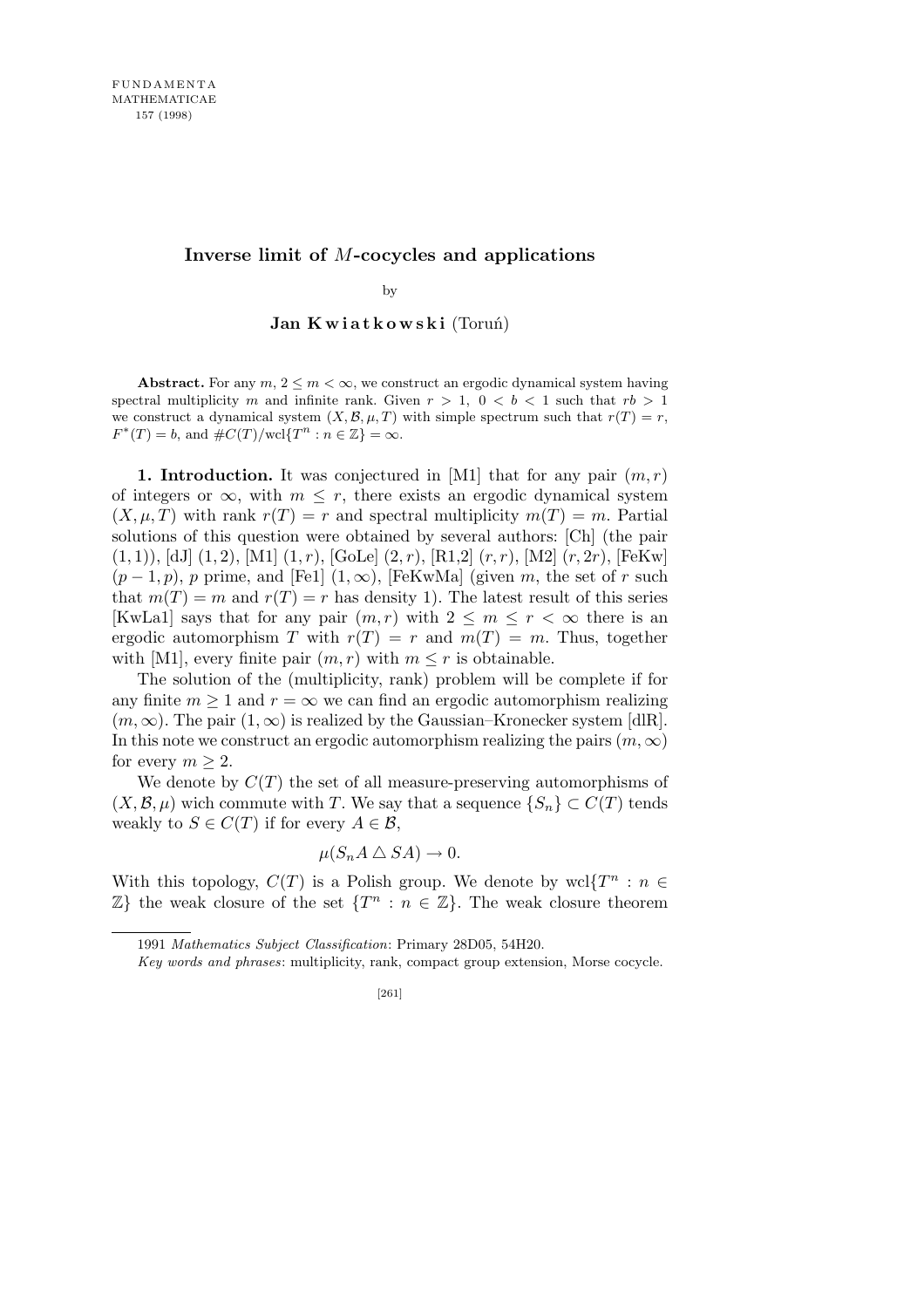[Kin] says that  $C(T) = \text{wcl}\lbrace T^n : n \in \mathbb{Z} \rbrace$  if  $r(T) = 1$ . It turns out that it is the only relation between rank and the cardinality of the quotient group  $C(T)/\text{wcl}\lbrace T^n : n \in \mathbb{Z}\rbrace$  in the class of ergodic dynamical systems. In [KwLa2] examples of ergodic automorphisms *T* are constructed such that  $r(T) = r \geq 2$  and  $\#C(T)/\text{wcl}\lbrace T^n : n \in \mathbb{Z} \rbrace = m \geq 1$ , where *r*, *m* are given. We construct an example of an ergodic automorphism *T* such that *T* has simple spectrum,  $r(T) = r$ ,  $F^*(T) = b$  and  $\#C(T)/\text{wcl}\lbrace T^n : n \in \mathbb{Z} \rbrace = \infty$ , where *r*, *b* are given and  $r \geq 2$ ,  $0 < b < 1$ ,  $br > 1$ .

In [KwLa1] we used Morse automorphisms over finite abelian groups. Now, we use the class of inverse limits of Morse automorphisms over compact metric abelian groups. There are positive aspects of examining such dynamical systems. Any Morse automorphism is a group extension  $T_\varphi$  of an adding machine  $(X, T)$  defined by a special cocycle  $\varphi : X \to G$ , where *G* is a compact abelian group (the details follow).

The cocycle  $\varphi$  is determined by a sequence  $\{b^t\}, t \geq 0$ , of blocks over *G*. Each group homomorphism  $\pi : G \to H$  defines a natural factor  $T_{\psi}$ , where  $\psi = \pi \circ \varphi$ . The cocycle  $\psi$  is determined by the sequence  $\{\pi(b^t)\}, t \geq 0$ , of blocks over *H*. Now, let  $G = \varprojlim(G_t, \pi_t)$  be the inverse limit of finite groups  $G_t$  with homomorphisms  $\pi_t: G_{t+1} \to G_t$ ,  $\pi_t(G_{t+1}) = G_t$ ,  $t \geq 0$ .

Assume that  ${b^s}_{s=0}^{\infty}$  is a sequence of blocks over  $G_s$  and that there are mappings  $\tau_s$ :  $G_s \to G_{s+1}$  such that  $\pi_s \circ \tau_s = id$ ,  $s \geq 0$ . This allows us to define an inverse limit  $T_{\varphi}$  of Morse automorphisms over  $G_s$  (see 3.2 and Sections 4 and 5). The spectral multiplicity  $m(T_{\varphi})$  and the rank  $r(T_{\varphi})$  of  $T_{\varphi}$ are the limits of  $m(T_{\varphi_s})$  and  $r(T_{\varphi_s})$ . In Section 4 we construct an example of a Morse automorphism  $T_{\varphi}$  such that  $m(T_{\varphi_s})$  is constant while  $r(T_{\varphi_s}) \to \infty$ . To compute  $m(T_{\varphi_s})$  and  $r(T_{\varphi_s})$  we use the same methods as in [GoKwLeLi] and in [KwLa1].

Similarly to [KwLa1] the automorphisms we construct here can be obtained within the class of weakly mixing transformations.

**2. Preliminaries.** Let  $(X, \mathcal{B}, \mu, T)$  be an ergodic dynamical system. We can look at the associated spectral operator  $U_T: L_0^2(X, \mu) \to L_0^2(X, \mu)$ ,  $U_T f$  $f \in L_0^2(X, \mu)$ , where  $L_0^2(X, \mu)$  consists of those functions of  $L^2(X, \mu)$ such that  $\int_X f d\mu = 0$ . By the *spectral multiplicity*  $m(T)$  of *T* we mean the supremum of all essential spectral multiplicities of *T* on  $L_0^2(X,\mu)$ . We refer the reader to [Fe2] for the definition of the rank  $r(T)$  and the covering number  $F^*(T)$  of  $\overline{T}$  and for more information on those notions.

Now let  $T: (X, \mathcal{B}, \mu) \to (X, \mathcal{B}, \mu)$  be the  $(p_t)$ -*adic adding machine*, i.e.  $p_t | p_{t+1}, \lambda_{t+1} = p_{t+1}/p_t \geq 2$  for  $t \geq 0, p_0 = \lambda_0 \geq 2$ ,

$$
X = \left\{ x = \sum_{t=0}^{\infty} q_t p_{t-1} : 0 \le q_t \le \lambda_t - 1, \ p_{-1} = 1 \right\}
$$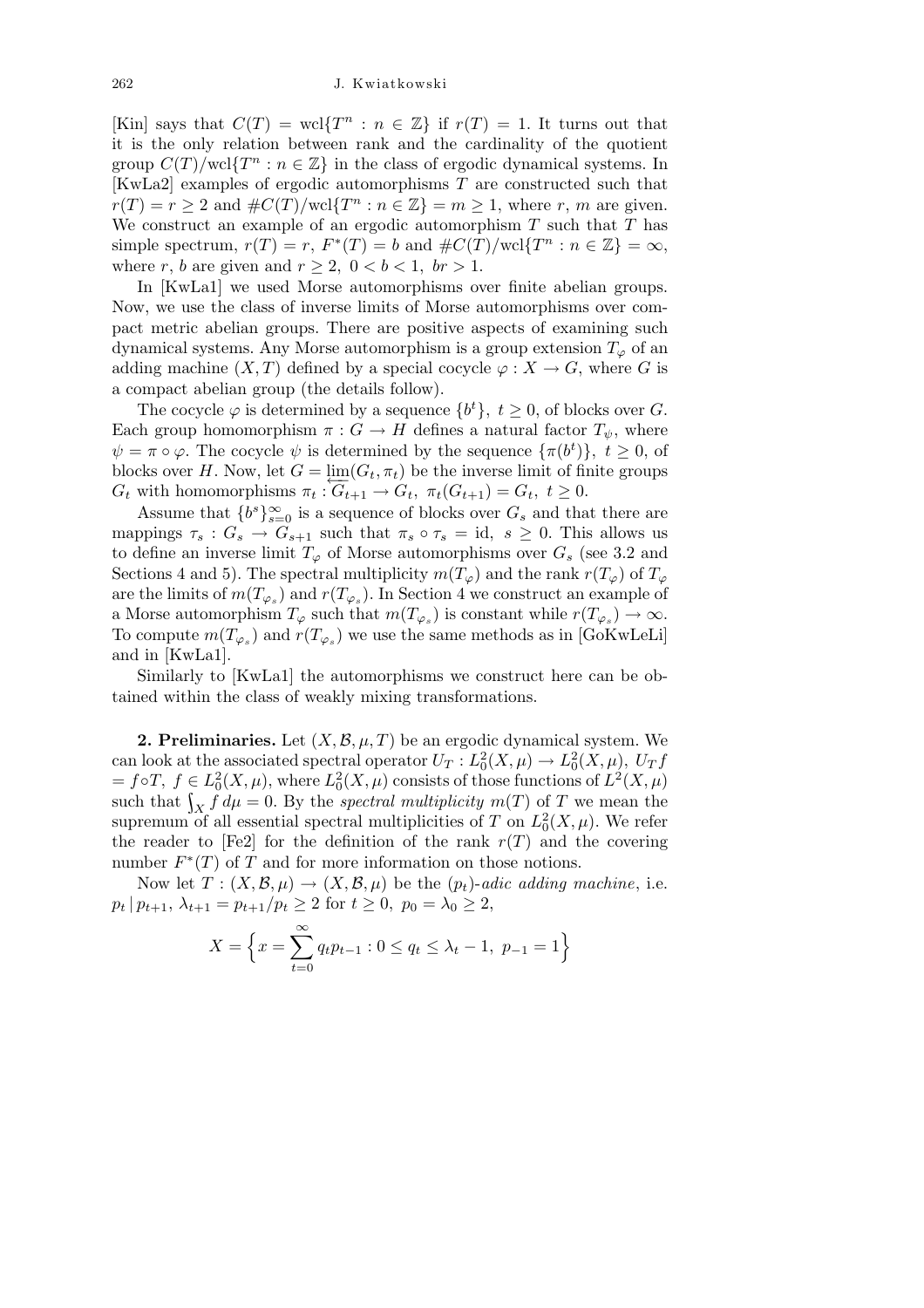is the group of  $(p_t)$ -adic integers and  $Tx = x + \hat{1}$ ,  $\hat{1} = (1, 0, 0, \ldots)$ . The space *X* has a standard sequence  $(\xi_t)$  of *T*-towers. Namely

$$
\xi_t = (D_0^t, D_1^t, \dots, D_{p_t-1}^t),
$$

where  $D_0^t = \{x \in X : q_0 = \ldots = q_t = 0\}, D_j^t = T^j(D_0^t), j = 0, \ldots, p_t - 1,$  $X = \bigcup_{j=0}^{p_t-1} D^t.$ 

The tower  $\xi_{t+1}$  refines  $\xi_t$  and the sequence  $(\xi_t)$  of partitions converges to the point partition. Let *G* be an abelian compact metric group and let  $m_G$  be normalized Haar measure of *G*. A *cocycle* is a measurable function  $\varphi: X \to G$ . A cocycle  $\varphi$  defines an automorphism  $T_{\varphi}$  on  $(X \times G, \mathcal{B}, \mu \times m_G)$ ,

$$
T_{\varphi}(x, y) = (Tx, g + \varphi(x)), \quad x \in X, \ g \in G,
$$

where  $\widetilde{\beta}$  is the product of the *σ*-algebra *B* and the *σ*-algebra of borelian subsets of *G*.

Then 
$$
T_{\varphi}^{n}(x, y) = (T^{n}x, g + \varphi^{(n)}(x)), n = 0, \pm 1, ...,
$$
 where

(1) 
$$
\varphi^{(n)}(x) = \begin{cases} \varphi(x) + \varphi(Tx) + \ldots + \varphi(T^{n-1}x), & n \ge 1, \\ 0, & n = 0, \\ -\varphi(T^{-1}x) - \ldots - \varphi(T^{n}x), & n \le -1. \end{cases}
$$

The dynamical system  $(X \times G, \widetilde{\mathcal{B}}, \mu \times m_G, T_{\varphi})$  is called a *group extension* of  $(X, \mathcal{B}, \mu, T)$ .

*T*<sub> $\varphi$  is ergodic iff for every non-trivial  $\gamma \in \widehat{G}$  ( $\widehat{G}$  is the dual group), there</sub> is no measurable solution  $f: X \to S^1$  (the unit complex circle) to the functional equation

(2) 
$$
\gamma(\varphi(x)) = \frac{f(Tx)}{f(x)}, \quad x \in X \text{ [Pa]}.
$$

We say that  $\varphi: X \to G$  is an *M*-*cocycle* if for every  $t \geq 1$ ,  $\varphi$  is constant on each level  $D_i^t$ ,  $i = 0, \ldots, p_t - 2$  (except on the top  $D_{p_t-1}^t$ ). Such a cocycle is defined by a sequence a blocks  $b^{(0)}, b^{(1)}, \ldots$  over *G*. By a *block B* over *G* we mean a finite sequence

$$
B=B[0]\dots B[k-1],
$$

where  $k \geq 1$  and  $B[i] \in G$ ,  $i = 0, \ldots, k-1$ . The number k is called the *length* of *B* and denoted by *|B|*. If  $C = C[0] \dots C[m-1]$  is another block then the *concatenation* of *B* and *C* is the block

$$
BC = B[0] \dots B[k-1]C[0] \dots C[m-1].
$$

We can concatenate more than two blocks in the obvious way. If  $v : G \to G$ is a continuous group automorphism then we let  $v(B)$  be the block

$$
v(B) = v(B[0]) \dots v(B[k-1]).
$$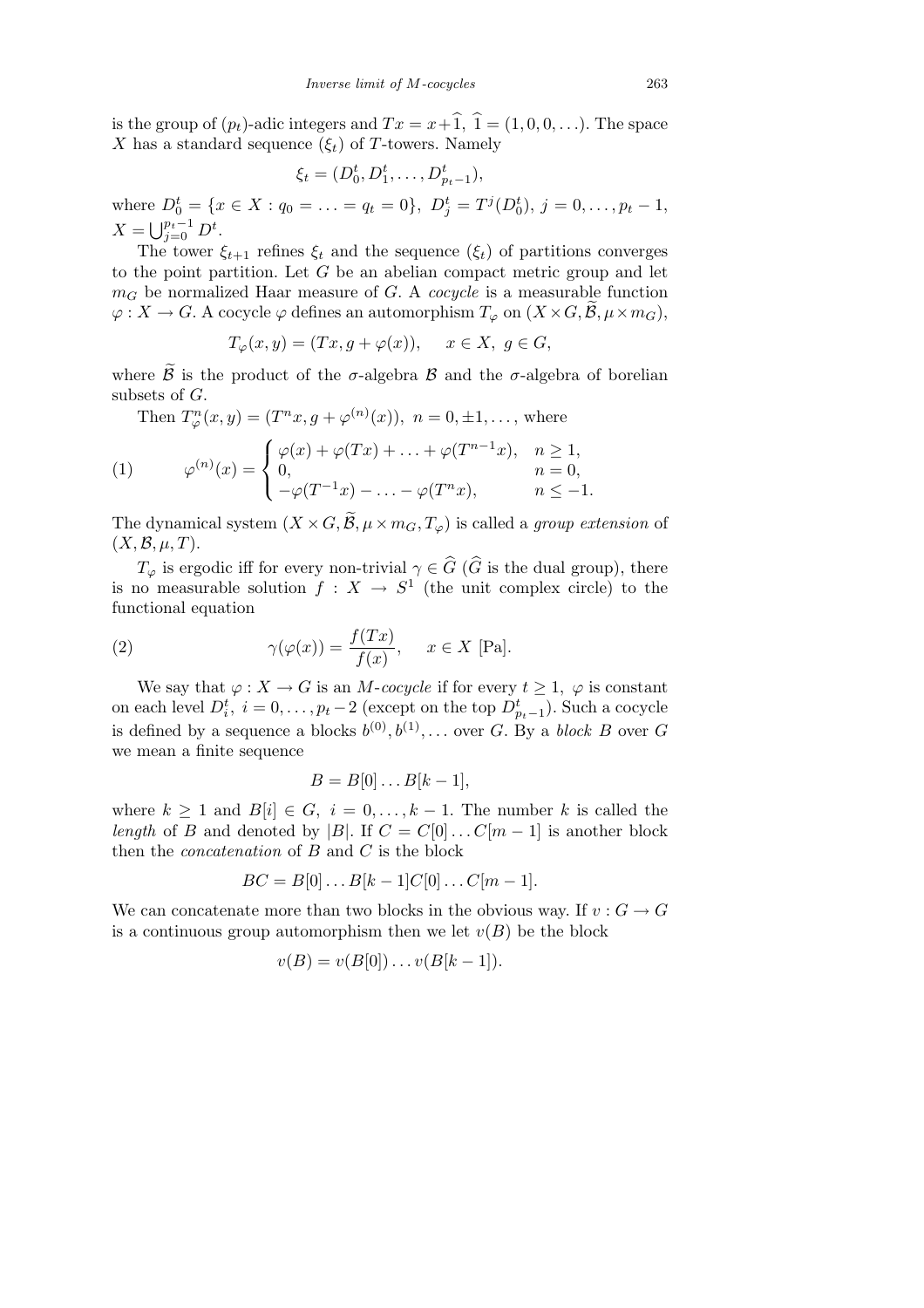We denote by  $B(g)$ ,  $g \in G$ , the block

$$
B(g) = (B[0] + g) \dots (B[k-1] + g)
$$

and by  $\check{B}$  the block  $\check{B} = (B[1] - B[0]) \dots (B[k-1] - B[k-2])$ ,  $k \ge 2$ . Now, we can define the product  $B \times C$  of *B* and *C* as follows:

$$
B \times C = B([C[0]) \dots B(C[m-1]).
$$

Clearly,

$$
|B \times C| = |B||C|
$$
 and  $v(B \times C) = v(B) \times v(C)$ .

This multiplication operation "*×*" is associative so it can be extended to more than two blocks. If  $|B| = |C| = k$  then we define

$$
\bar{d}(B, C) = k^{-1} \# \{ 0 \le i \le k - 1 : B[i] \ne C[i] \}.
$$

Now we describe Morse sequences (*M*-sequences). Let  $b^{(0)}, b^{(1)}, \ldots$  be finite blocks over *G* with  $|b^{(t)}| = \lambda_t$ ,  $b^{(t)}[0] = 0$ ,  $t \geq 0$ . Then we define a one-sided sequence over *G* by

$$
\omega = b^{(0)} \times b^{(1)} \times \dots
$$

Such a sequence  $\omega$  allows one to define an *M*-cocycle  $\varphi = \varphi_{\omega}$  on *X* as follows: let

$$
B_t = b^{(0)} \times \ldots \times b^{(t)}, \quad t \ge 0.
$$

Then  $|B_t| = p_t$  and  $|\check{B}_t| = p_t - 1$ . We finally put

$$
\varphi(x) = \check{B}_t[j] \quad \text{if } x \in D_j^t, \ j = 0, \dots, p_t - 2.
$$

Clearly,  $\varphi$  is an *M*-cocycle. It is easy to observe that each *M*-cocycle can be obtained as described above. As a consequence of the definition of  $\varphi$  and (1) we get

(3) 
$$
\varphi^{(n)}(x) = B_t[j+n] - B_t[j]
$$

if  $x \in D_j^t$  and  $j = 0, \ldots, p_t - n - 1$ . If we examine  $\varphi^{(kp_t)}(x), 1 \leq k \leq \lambda_{t+1} - 1$ , on the tower  $\xi_{t+1}$  then (3) implies

(4) 
$$
\varphi^{(kp_t)}(x) = b^{(t+1)}[q+k] - b^{(t+1)}[q]
$$

if  $x \in D_{qp_{t+j}}^{(t+1)}$ ,  $0 \le q \le \lambda_{t+1} - k - 1$ ,  $j = 0, \ldots, p_t - 1$ .

## **3. Spectral analysis of** *M***-cocycles and their inverse limit**

**3.1.** *Spectral calculations.* It is known that

(5) 
$$
L^{2}(X \times G, \mu \times m_{G}) = \bigoplus_{\gamma \in \widehat{G}} L_{\gamma},
$$

where

$$
L_{\gamma} = \{ f \otimes \gamma \in L^2(X \times G, \mu \times m_G) : f \in L^2(X, \mu) \}.
$$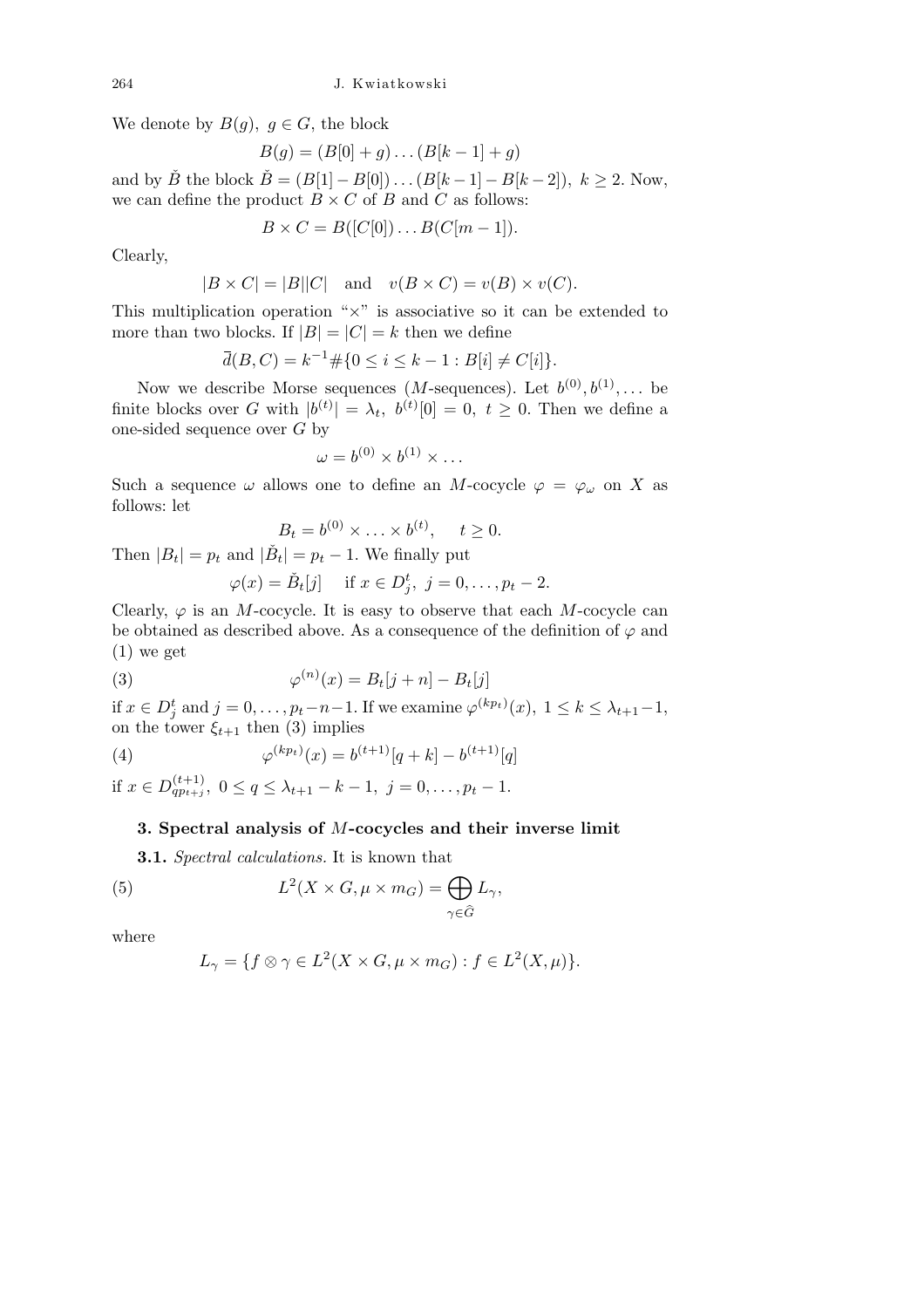Moreover, the subspaces  $L_{\gamma}$  are  $U_{T_{\varphi}}$ -invariant and using the same arguments as in [KwSi] we see that  $U_{T_{\varphi}}$  on  $L_{\gamma}$  has simple spectrum.

Let  $\mu_{\gamma}$  be the spectral measure of  $U_{T_{\varphi}}$  on  $L_{\gamma}$ . The subspace  $L_e$  (*e* is the trivial character) is generated by the eigenfunctions of  $T_\varphi$  (in fact of *T*) corresponding to all  $p_t$ -roots of unity. An *M*-cocycle  $\varphi = \varphi_\omega$  is called *continuous* if  $L_e$  contains all eigenfunctions of  $T_\varphi$ , or equivalently if each measure  $\mu_{\gamma}, \gamma \neq e$ , is continuous. We shall use the following criteria to find whether two measures  $\mu_{\gamma}, \mu_{\gamma'}, \gamma, \gamma' \in \hat{G}, \gamma \neq \gamma'$ , are orthogonal or equivalent.

PROPOSITION 1 ( $[KwRo]$ ,  $[FeKw]$ ,  $[GoKwLeLi]$ ). *If*  $v : G \rightarrow G$  *is a group automorphism and blocks*  $b^{(0)}, b^{(1)}, \ldots$  *satisfy* 

(a) 
$$
\sum_{t=0}^{\infty} \bar{d}(b^{(t)}[k_t, \lambda_t - 1], v(b^{(t)})[0, \lambda_t - k_t - 1]) < \infty
$$

*for a sequence*  $(k_t)_{t=0}^{\infty}$ ,  $0 \leq k_t < \lambda_t$ , *for which* 

(b) 
$$
\sum_{t=0}^{\infty} \frac{k_t}{\lambda_t} < \infty,
$$

*then*  $\mu_{\gamma} \simeq \mu_{\hat{v}(\gamma)}$  *for all*  $\gamma$  *in*  $\widehat{G}$ *, where*  $\widehat{v}$  *is the dual automorphism.* 

PROPOSITION 2 [GoKwLeLi]. *If for given*  $\gamma, \gamma' \in \widehat{G}$ ,

(6)  $\lim_{t\in\overline{N}}\int_X\gamma(\varphi^{(a_t p_t)}(x))\,\mu(dx)$  and  $\lim_{t\in\overline{N}}\int_X\gamma'(\varphi^{(a_t p_t)}(x))\,\mu(dx)$  exist *along a subsequence N and are different*

then  $\mu_{\gamma} \perp \mu_{\gamma'}$  whenever  $\sum_{t=1}^{\infty} a_t/\lambda_{t+1} < \infty$  (note that  $T^{a_t p_t} \to \text{Id}$  in the *weak topology*)*.*

Let  $H_0$  be a subgroup of *G* and  $H = G/H_0$  be the quotient group. Let  $\pi$  :  $G \to H$  be the quotient map and let  $m_H$  be Haar measure on *H*. We can define a map  $P = \text{Id}_X \times \pi$  of the dynamical system  $(X \times G, T_{\varphi}, \mu \times m_G)$ onto  $(X \times H, T_{\varphi,H}, \mu \times m_H)$ , where  $\varphi_H(x) = \pi(\varphi(x))$ . The systems  $(X \times$ *H,*  $T_{\varphi,H}, \mu \times m_H$  are called the *natural factors* of  $(X \times G, T_{\varphi}, \mu \times m_G)$ . If *B* is a block over *G* then  $\pi(B)$  denotes the block over *H* defined by

$$
\pi(B) = \pi(B[0]) \dots \pi(B[k-1]), \quad k = |B|.
$$

Using the obvious equality  $\pi(B \times C) = \pi(B) \times \pi(C)$ , it is not hard to see that if  $\varphi$  is the *M*-cocycle defined by the sequence of blocks  $b^{(0)}, b^{(1)}, \ldots$  over *G* then  $\varphi_H$  is the *M*-cocycle determined by the blocks  $\pi(b^{(0)}), \pi(b^{(1)}), \ldots$ 

It is known that  $\hat{H}$  can be identified with a subgroup of  $\hat{G}$ , namely with the subgroup of those  $\gamma \in \widehat{G}$  such that  $\gamma(H_0) = 1$ . Let

$$
L_{\gamma,H} = \{ f \otimes \gamma \in L^2(X \times H, \mu \times m_H) : f \in L^2(X,\mu) \}, \quad \gamma \in \widehat{H}.
$$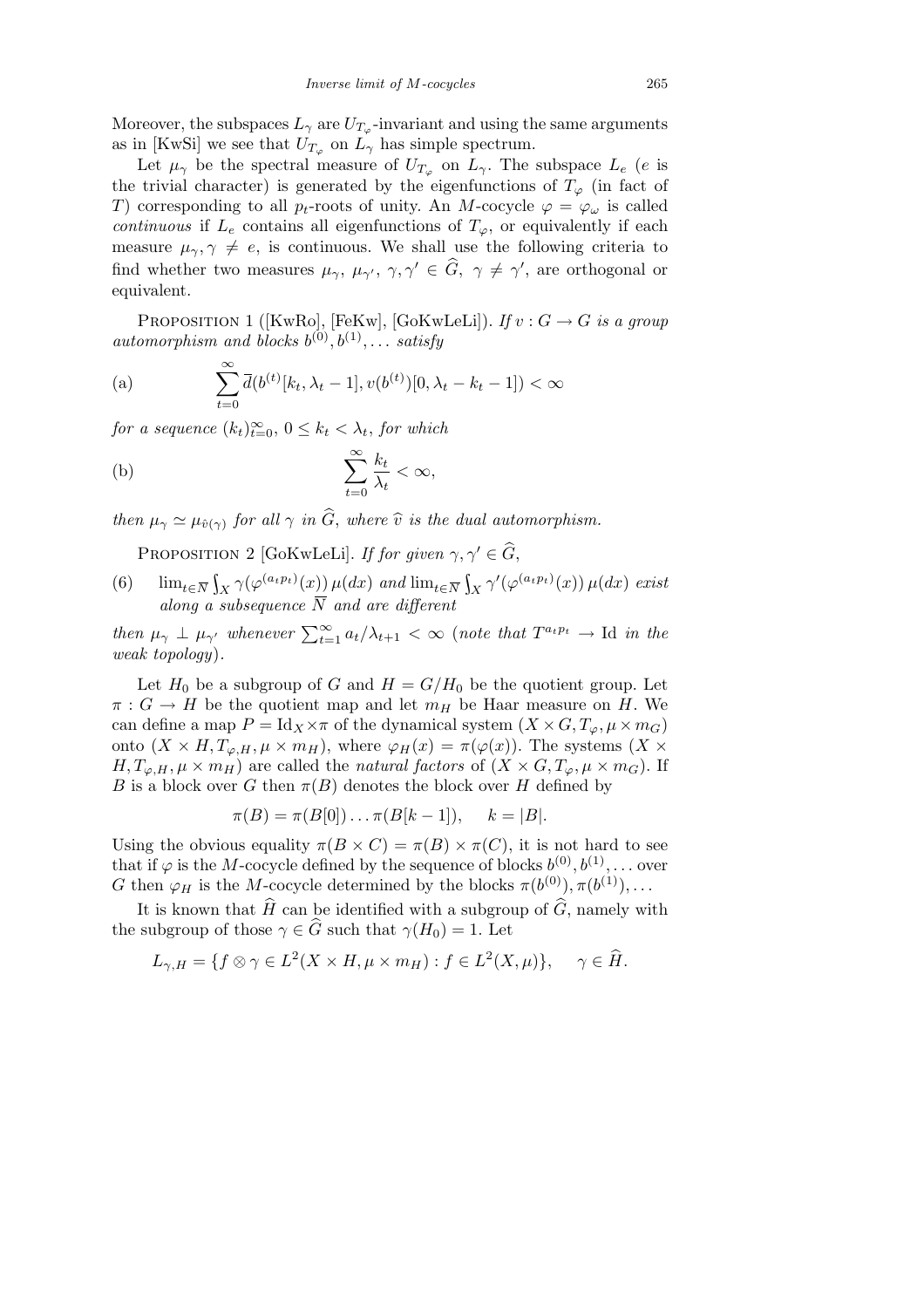Then

(7) 
$$
L^2(X \times H, \mu \times m_H) = \bigoplus_{\gamma \in \widehat{H}} L_{\gamma,H}
$$

and the unitary operator  $U_{T_{\varphi,H}}$  on  $L_{\gamma,H}$  is spectrally isomorphic to the unitary operator  $U_{T_{\varphi}}$  on  $L_{\gamma}$ . Thus  $U_{T_{\varphi,H}}$  has simple spectrum on  $L_{\gamma,H}$  and its spectral measure is  $\mu_{\gamma}$ .

**3.2.** *Inverse limit of M-cocycles.* Let  $(X, \mathcal{B}, \mu, T)$  and  $(X_s, \mathcal{B}_s, \mu_s, T_s)$ ,  $s = 0, 1, \ldots$ , be dynamical systems. We say that  $(X, \mathcal{B}, \mu, T)$  is an *inverse limit* of  $(X_s, \mathcal{B}_s, \mu_s, T_s)$  if there exist homomorphisms  $V_s : (X, \mathcal{B}, \mu, T) \rightarrow$  $(X_s, \mathcal{B}_s, \mu_s, T_s)$  such that  $V_s^{-1}(\mathcal{B}_s) \subset V_{s+1}^{-1}(\mathcal{B}_{s+1})$  and the *σ*-algebras  $V_s^{-1}(\mathcal{B}_s)$  generate  $\mathcal{B}$ . For each  $s \geq 0$  we have a homomorphism  $W_s: (X_{s+1},$  $\mathcal{B}_{s+1}, \mu_{s+1}, T_{s+1}$   $\rightarrow$   $(X_s, \mathcal{B}_s, \mu_s, T_s)$  and  $W_s \circ V_{s+1} = V_s$ . We write  $T =$  $\varprojlim T_s$ . It follows from the definition of the spectral multiplicity, rank and covering number that  $m(T) = \lim m(T_s)$ ,  $r(T) = \lim r(T_s)$ ,  $F^*(T) =$  $\lim F^*(T_s)$  and moreover  $m(T_s) \leq m(T_{s+1}), r(T_s) \leq r(T_{s+1}), F^*(T_s) \geq$  $F^*(T_{s+1})$ .

It is clear that *T* is ergodic (weakly mixing, mixing) iff so is  $T<sub>s</sub>$  for every  $s \geq 0$ . Consider an ergodic dynamical system  $(X, \mathcal{B}, \mu, T)$  and sequences  $(G_s)_{s=0}^{\infty}$  of metric compact abelian groups and group homomorphisms  $\pi_s$ :  $G_{s+1} \to G_s$  with  $\pi(G_{s+1}) = G_s$ . The sequence  $(G_s, \pi_s)$ ,  $s \geq 0$ , defines the inverse limit  $G = \varprojlim(G_s, \pi_s)$  and the homomorphisms  $\psi_s : G \to G_s$  such that  $\pi_s \circ \psi_{s+1} = \psi_s$ . Note that *G* is a metric compact abelian group. Assume that  $\varphi_s : X \to G_s$  are cocycles such that  $\pi_s \circ \varphi_{s+1} = \varphi_s$ . The cocycles  $\varphi_s$ define a unique cocycle  $\varphi : X \to G$  satisfying  $\psi_s \circ \varphi = \varphi_s$ . Then  $T_{\varphi} = \varprojlim T_{\varphi_s}$ .

Now, let  $(X, \mathcal{B}, \mu, T)$  be a  $(p_t)$ -adic adding machine,  $p_t = \lambda_0 \ldots \lambda_t$ ,  $t \geq 0$ . We describe special inverse limits of group extensions  $T_{\varphi}$  determined by  $M$ cocycles. To do this assume additionally that we have one-to-one measurable mappings  $\tau_s$ :  $G_s \to G_{s+1}$  such that  $\pi_s \circ \tau_s = id$ ,  $s \geq 0$ . Set  $H_s = \tau_s(G_s)$ .

Let  $\overline{H}_s$  be the set of all sequences  ${g_t}_{t=0}^{\infty} \in G$  such that  $g_s$  is an arbitrary element of  $G_s$  and  $g_{s+1} = \tau_s(g_s)$ ,  $g_{s+2} = \tau_{s+1}\tau_s(g_s)$  and so on,  $g_{s-1} = \pi_{s-1}(g_s), \ldots, g_0 = \pi_0 \circ \ldots \circ \pi_{s-1}(g_s)$ . Given blocks  $b^{(t)}, t \ge 0$ , over  $G_t$ , we can treat them as blocks over *G* if we identify the members of  $b^{(t)}$ with the corresponding elements of  $\overline{H}_t$ . The sequence  $(b^{(t)})_{t=0}^{\infty}$  defines a cocycle  $\varphi: X \to G$ . Let *m* and  $m_s$  be normalized Haar measures of *G* and *G*<sub>*s*</sub> respectively. The dynamical system (*X*  $\times$  *G*,  $\mathcal{B}$ ,  $T_{\varphi}$ ,  $\mu \times m_G$ ) has natural factors

$$
(X \times G_s, \mathcal{B}_s, T_{\varphi_s}, \mu \times m_s), \quad s \ge 0,
$$

where  $\varphi_s = \psi_s \circ \varphi$  and the mappings

$$
W_s = \text{Id}_X \times \psi_s : X \times G \to X \times G_s
$$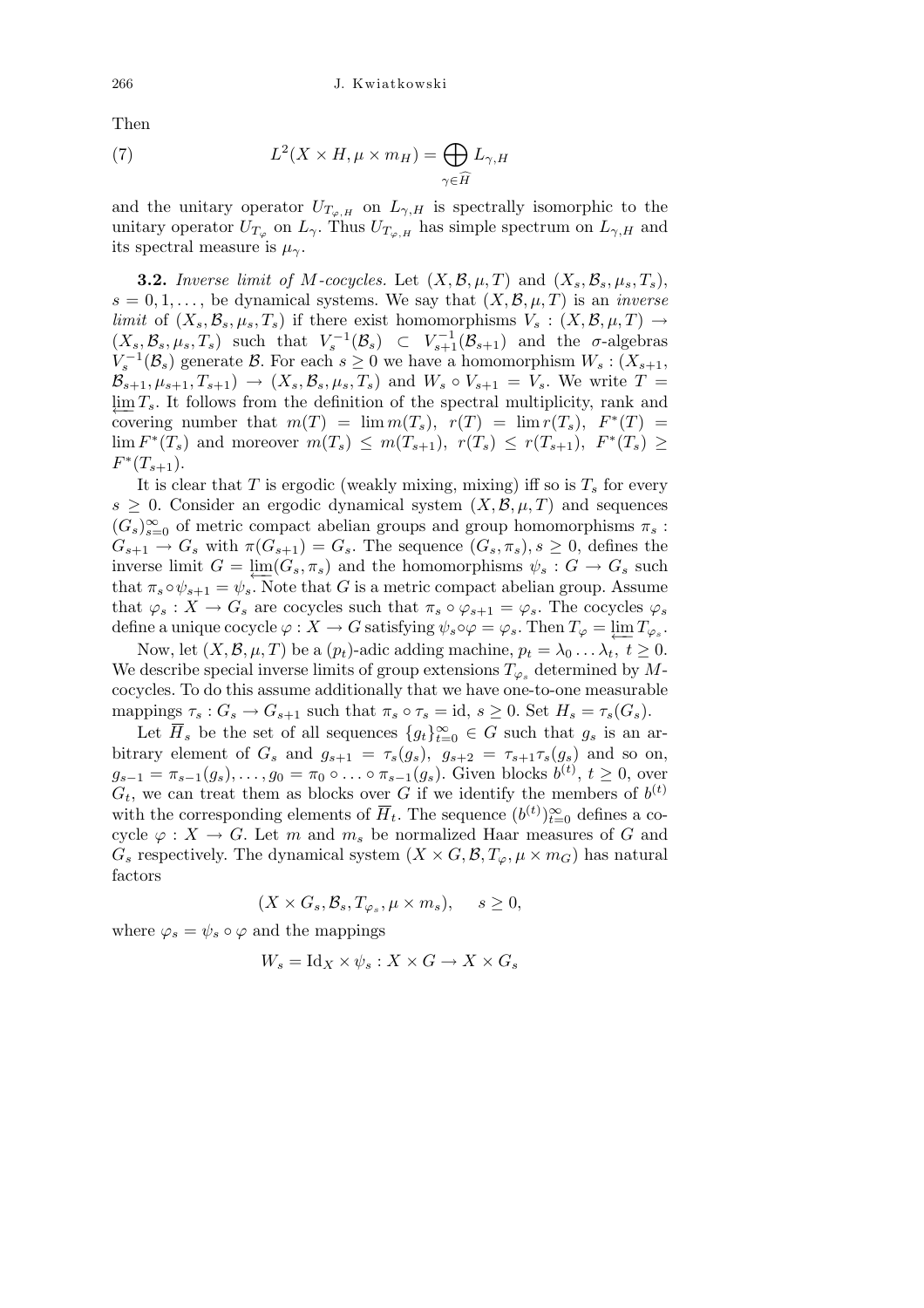are homomorphisms of those systems. Each cocycle  $\varphi_s$  is an *M*-cocycle determined by the blocks  $(b_s^{(t)})_{t=0}^{\infty}$ , where  $b_s^{(t)} = \psi_s(b^{(t)})$  if  $t \geq s$  and  $b_s^{(t)} = \tau_t \circ \ldots \circ \tau_{s-1}(b^{(t)})$  if  $t < s$ .

**4. Example 1.** In this section we describe an example of an *M*-cocycle  $\varphi$  such that  $T_{\varphi}$  has infinite rank and spectral multiplicity  $r \geq 1$ .

**4.1.** *Definition of the cocycle.* Let  $r_t = r2^t$ ,  $t \geq 0$ , and  $n \geq 2$ . Select a sequence  $(l_t)_{t=0}^{\infty}$  of positive integers such that  $n | l_t, l_t \nearrow \infty$  and

(8)  $(1 - n/l_t)^{r_t} \to 1.$ Let  $\mathbb{Z}_n = \{0, 1, \ldots, n-1\} \simeq \mathbb{Z}/n\mathbb{Z}$ , and

$$
G_t = \overbrace{\mathbb{Z}_n \oplus \ldots \oplus \mathbb{Z}_n}^{r_t}
$$

be the direct product of  $r_t$  copies of  $Z_n$ 's,  $t = 0, 1, \ldots$  For  $g \in G_t$  we write  $g = (g_0, g_1, \ldots, g_{r_t-1}), g_i \in \mathbb{Z}_n.$ 

We let

$$
e_i^{(t)} = e_i = (\underbrace{0, \dots, 0}_{i-1}, 1, 0, \dots, 0), \quad i = 1, \dots, r_t - 1.
$$

Define homomorphisms  $\pi_t : G_{t+1} \to G_t$  by  $\pi_t(e_i^{(t+1)})$  $(e^{t+1})$  =  $e^{t}$  $i^{(t)}$ , where  $j =$  $0, 1, \ldots r_{t+1} - 1, i = 0, 1, \ldots, r_t - 1$  and  $i \equiv j \pmod{r_t}$ . We have the natural mappings  $\tau_t$ :  $G_t \to G_{t+1}$  defined by

$$
\tau_t\Big(\sum_{i=0}^{r_t-1} g_i e_i^{(t)}\Big) = \sum_{i=0}^{r_t-1} g_i e_i^{(t+1)}, \quad g_0, \dots, g_{r_t-1} = 0, 1, \dots, n-1.
$$

Then  $\pi_t \circ \tau_t = id$ . Set

$$
G = \underleftarrow{\lim}(G_t, \pi_t).
$$

As above let  $\psi_t : G \to G_t$  be continuous homomorphisms such that

$$
\pi_t \circ \psi_{t+1} = \psi_t.
$$

Now, we are in a position to describe *M*-cocycles  $\varphi_t$  as in part 3.2. To do this we define a sequence  $\{b^{(t)}\}_{t=0}^{\infty}$  of blocks, each block  $b^{(t)}$  over  $G_t$ . Put

(9) 
$$
F_i = F_i^{(t)} = 0(e_i)(2e_i) \dots (l-1)(e_i),
$$
  
\n $i = 0, 1, \dots, r_t - 1, l = l_t, e_i = e_i^{(t)}$ 

Then define a block  $\beta_{u,k}^{(t)} = \beta_{u,k}, u = 0, 1, \ldots, 2^t - 1, k = 0, \ldots, r - 1$ , as follows:

(10)  $\delta_{u,k} = F_{ur+k} \times F_{ur+(k\oplus 1)} \times \ldots \times F_{ur+(k\oplus r-1)}$  where  $a \oplus b$  is  $a+b$  taken mod  $r, a, b = 0, 1, \ldots, r-1$ , and  $\beta_{u,k} = \delta_{u,k} \times \delta_{u \oplus 1,k} \times \ldots \times \delta_{u \oplus 2^t-1,k}$ , and now  $u \oplus \tilde{u}$  is  $u + \tilde{u}$  taken mod  $2^t$ .

*.*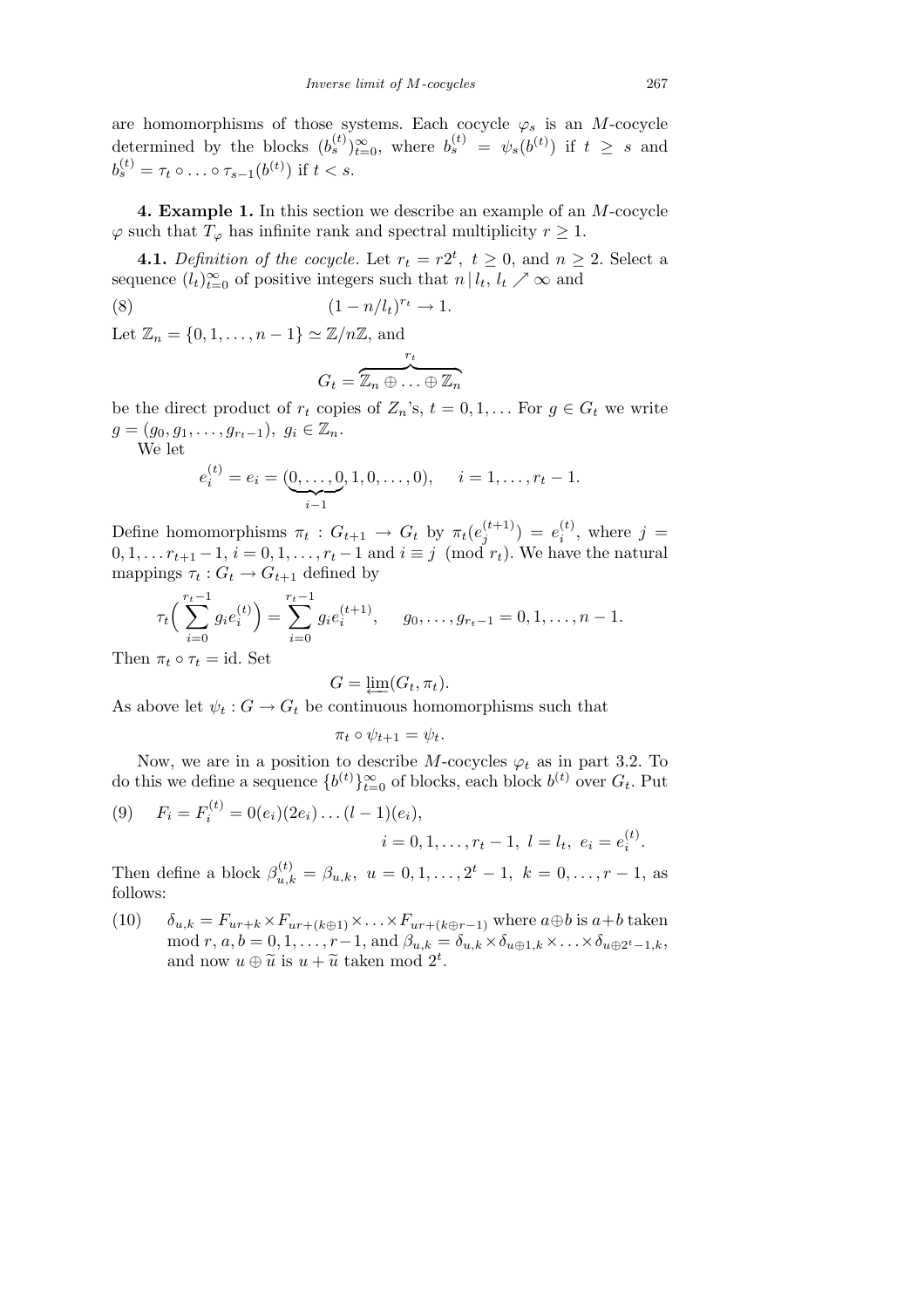Finally, define

(11) 
$$
\beta_u^{(t)} = \beta_u = \beta_{u,0}\beta_{u,1}\dots\beta_{u,r-1}, \quad u = 0, 1, \dots, 2^t - 1
$$
  
and

(12) 
$$
b^{(t)} = \overbrace{\beta_0 \dots \beta_0}^{q_{t,0}} \overbrace{\beta_1 \dots \beta_1}^{q_{t,1}} \dots \overbrace{\beta_{2^t-1} \dots \beta_{2^t-1}}^{q_{t,2^t-1}}
$$

where  $q_{t,u}$  are positive integers such that

(13) 
$$
\sum_{t=0}^{\infty} \frac{1}{q_t} < \infty, \quad q_t = \min(q_{t,0}, q_{t,1}, \dots, q_{t,2^t-1}).
$$

Some additional conditions on  $q_t u$ 's will be specified later.

Obviously,  $F_i^{(t)}$ *i*<sup>(*t*)</sup>,  $\beta_{u,k}^{(t)}$ ,  $\beta_{u}^{(t)}$ ,  $b^{(t)}$  are blocks over  $G_t$  and we have

$$
|F_i| = l_t
$$
,  $|\beta_{u,k}| = l_t^{r_t}$ ,  $|\beta_u| = r l_t^{r_t}$ ,  $|b^{(t)}| = r l_t^{r_t} Q_t$ 

where

$$
Q_t = \sum_{u=0}^{2^t - 1} q_{t,u}.
$$

Let  $v = v_t : G_t \to G_t$  be the group automorphisms defined by

 $v(e_{ur+k}) = e_{ur+(k+1)}$ 

$$
u = 0, 1, \dots, 2t - 1, k = 0, 1, \dots, r - 1, e_{ur+k} = e_{ur+k}^{(t)}.
$$

Then we have

(14) 
$$
v(F_{ur+k}) = F_{ur+(k\oplus 1)}, \quad v(\beta_{u,k}) = \beta_{u,k\oplus 1}.
$$

Now, let  $(X, \mathcal{B}, \mu, T)$  be the  $(p_t)$ -adic adding machine, where  $p_t = \lambda_0 \dots$  $\ldots \lambda_t$ ,  $\lambda_t = |b^{(t)}| = r l_t^{r_t} Q_t$ ,  $t \geq 0$ . The sequence  $\{b^{(t)}\}_{t=0}^{\infty}$  determines the sequences of blocks  ${b_s^{(t)}}_{t=0}^{\infty}$ ,  $s \ge 0$ , and in consequence *M*-cocycles  $\varphi$ :  $X \to G$  and  $\varphi_s : X \to G_s$  described in part 3.2.

We have a sequence of dynamical systems

(15) 
$$
(X \times G_0, T_{\varphi_0}) \stackrel{W_0}{\longleftarrow} (X \times G_1, T_{\varphi_1}) \stackrel{W_1}{\longleftarrow} (X \times G_2, T_{\varphi_2}) \stackrel{W_2}{\longleftarrow} \dots
$$

determined by the homomorphisms  $\pi_t$ , the mappings  $\tau_t$  (in this case  $\tau_t$  are homomorphisms) and by the blocks (12).

**4.2.** *Additional conditions.* The blocks  $b_s^{(t)}$ ,  $t, s \geq 0$ , can be obtained by a procedure similar to that for  $b_t$ 's. If  $t \leq s$  then  $b_s^{(t)} = b^{(t)}$  (with  $e_i^{(s)}$ ) *i* instead of  $e_i^{(t)}$  $f_i^{(t)}$ ,  $i = 0, \ldots, r_t - 1$ ). If  $t > s$ , we define the blocks  $F_{i,s}^{(t)}$  by (9) for  $i = 0, 1, \ldots, r_s - 1$  and  $l = l_t$ . We have

(16) 
$$
\pi_s \circ \ldots \circ \pi_{t-1}(F_j^{(t)}) = F_{i,s}^{(t)}, \quad |F_{i,s}^{(t)}| = l_t
$$

for  $j = 0, 1, \ldots, r_t - 1$ ,  $i = 0, 1, \ldots, r_s - 1$  and  $j \equiv i \pmod{r_s}$ .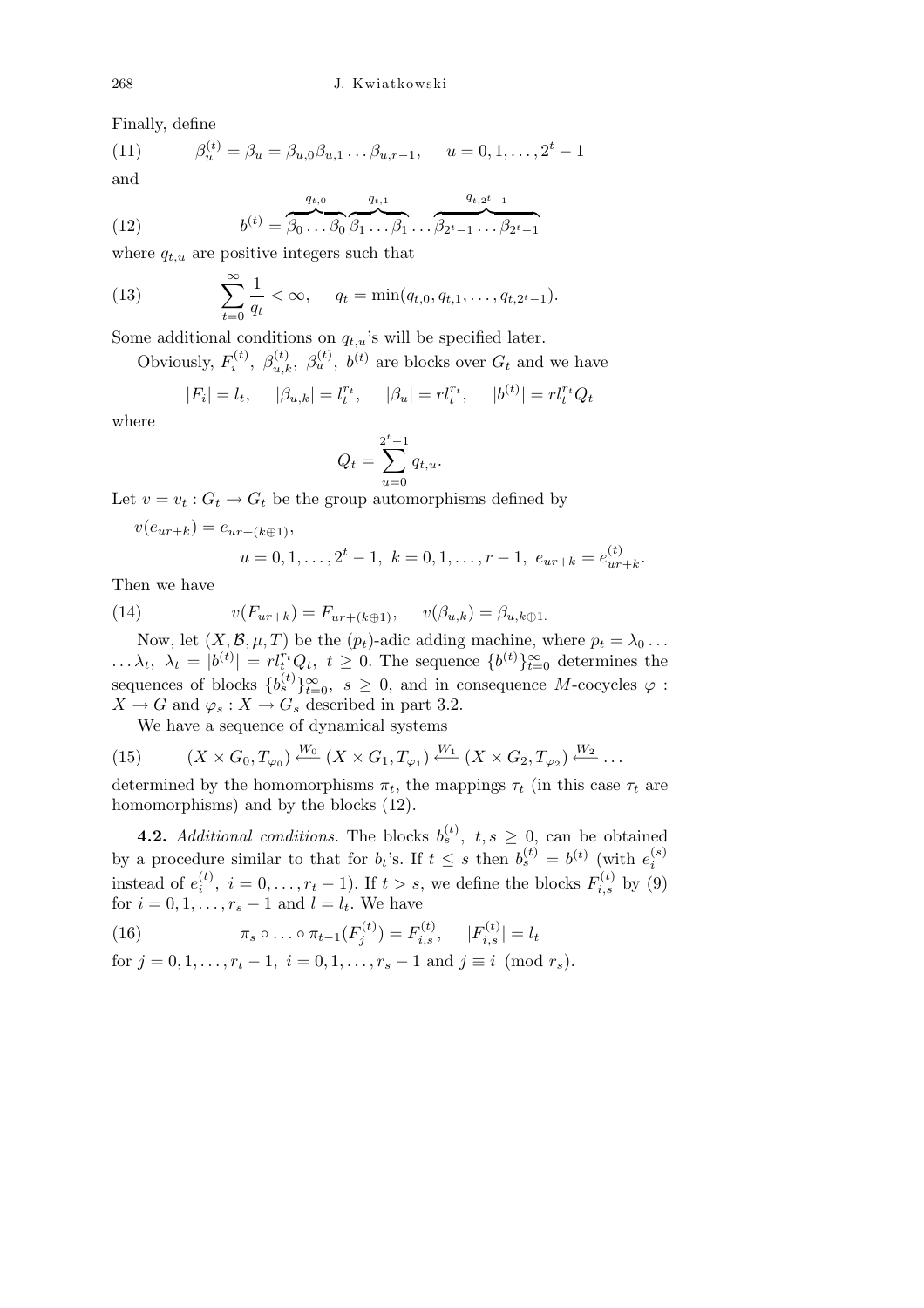Then we define  $\beta_{u,k}^{(t,s)}$ ,  $\beta_{u}^{(t,s)}$ ,  $u = 0, 1, \ldots, 2^s - 1$ ,  $k = 0, 1, \ldots, r - 1$ , by (10) and (11) using the blocks  $F_{ur+k,s}^{(t)}$ . Let

(17) 
$$
\overline{\delta}_a = \overbrace{\beta_0 \dots \beta_0}^{q_{t,a2^s}} \overbrace{\beta_1 \dots \beta_1}^{q_{t,a2^s+1}} \dots \overbrace{\beta_{2^s-1} \dots \beta_{2^s-1}}^{q_{t,a2^s+2^s-1}}
$$

for  $a = 0, 1, \ldots, 2^{t-s} - 1$ ,  $\beta_u = \beta_u^{(t,s)}$ ,  $u = 0, 1, \ldots, 2^s - 1$ . Then (16) implies  $\beta_u^{(t,s)} = \psi_s(\beta_{a2s}^{(t)})$  $a_{2^{s}+u}^{(t)}$  for  $u = 0, 1, \ldots, 2^{s} - 1$  and  $a = 0, 1, \ldots, 2^{t-s} - 1$ .

Now, comparing the blocks (12) and (17) we get

$$
b_s^{(t)} = \overline{\delta}_0 \overline{\delta}_1 \dots \overline{\delta}_{2^{t-s}-1}.
$$

To finish the definition of  $\varphi$  we must give conditions for the numbers  $q_{t,u}, u = 0, 1, \ldots, 2^t - 1, t \geq 0$ . To do this consider the dual group  $\widehat{G}$ . We  $G_{\mathcal{H},u}$ ,  $u = 0,1,...,2$  – 1,  $v \ge 0$ . To do this consider the dual group  $\overline{G}$ . We have  $\widehat{G} = \bigcup_{s=0}^{\infty} \widehat{G}_s$ . The group automorphisms  $v_s : G_s \to G_s$  satisfy  $v_s \circ \pi_s =$  $\pi_s \circ v_{s+1}$  and they determine a continuous group automorphism  $v : G \to G$ such that  $v_s \circ \psi_s = \psi_s \circ v$ . The dual group automorphism  $\hat{v} : \hat{G} \to \hat{G}$  satisfies  $\widehat{v}(\widehat{G}_s) = \widehat{G}_s$ . It is not hard to see that every  $\widehat{v}$ -trajectory of  $\widehat{G}$  has length  $\leq r$  and there are  $\hat{v}$ -trajectories having length *r*. Consider all possible pairs  $(\gamma, \gamma')$ ,  $\gamma, \gamma' \in \hat{G}$ , such that  $\gamma, \gamma'$  are from different  $\hat{v}$ -trajectories. Divide the set  $\mathbb{N} = \{0, 1, \ldots\}$  into disjoint infinite subsets  $N(\gamma, \gamma')$ . For every such pair  $(\gamma, \gamma')$  we choose  $s = s(\gamma, \gamma') \geq 0$  such that  $\gamma, \gamma' \in \widehat{G}_s$ . The functions

$$
A_{\gamma} = \frac{1}{r} \sum_{p=0}^{r-1} \widehat{v}^p(\gamma), \quad A_{\gamma'} = \frac{1}{r} \sum_{p=0}^{r-1} \widehat{v}^p(\gamma')
$$

are orthogonal in  $L^2(G_s, m_s)$  so we can find  $g = g(\gamma, \gamma') \in G_s$  such that (18)  $A_{\gamma}(q) \neq A_{\gamma'}(q).$ 

Choose  $c = c(\gamma, \gamma')$  in such a way that

(19) 
$$
\frac{1}{2} < c < 1
$$
 and  $2(1-c) < \frac{1}{2}c|A_{\gamma}(g) - A_{\gamma'}(g)|$ .

To find the numbers  $q_{t,u}$  we need probability vectors  $\overline{\omega}^{(t,s)} = \overline{\omega} = \langle \omega_z^{(t,s)} \rangle$ where  $s < t$  and  $z = 0, 1, \ldots, 2<sup>s</sup> - 1$ , defined as follows:

(20) 
$$
\omega_z = \sum_{a=0}^{2^{t-s}-1} \frac{q_{t,z+a2^s}}{Q_t}, \quad Q_t = \sum_{u=0}^{2^t-1} q_{t,u}.
$$

Take  $t \in N(\gamma, \gamma')$  and  $t > s = s(\gamma, \gamma')$ . Choose  $q_{t,u}, u = 0, 1, \ldots, 2^t - 1$ , in such a way that

(21) 
$$
\omega_0^{(t,s)} \ge c(\gamma, \gamma'),
$$

(22) 
$$
\lim_{\substack{t \to \infty \\ t \in N(\gamma,\gamma')}} \omega_0^{(t,s)} = c(\gamma,\gamma'),
$$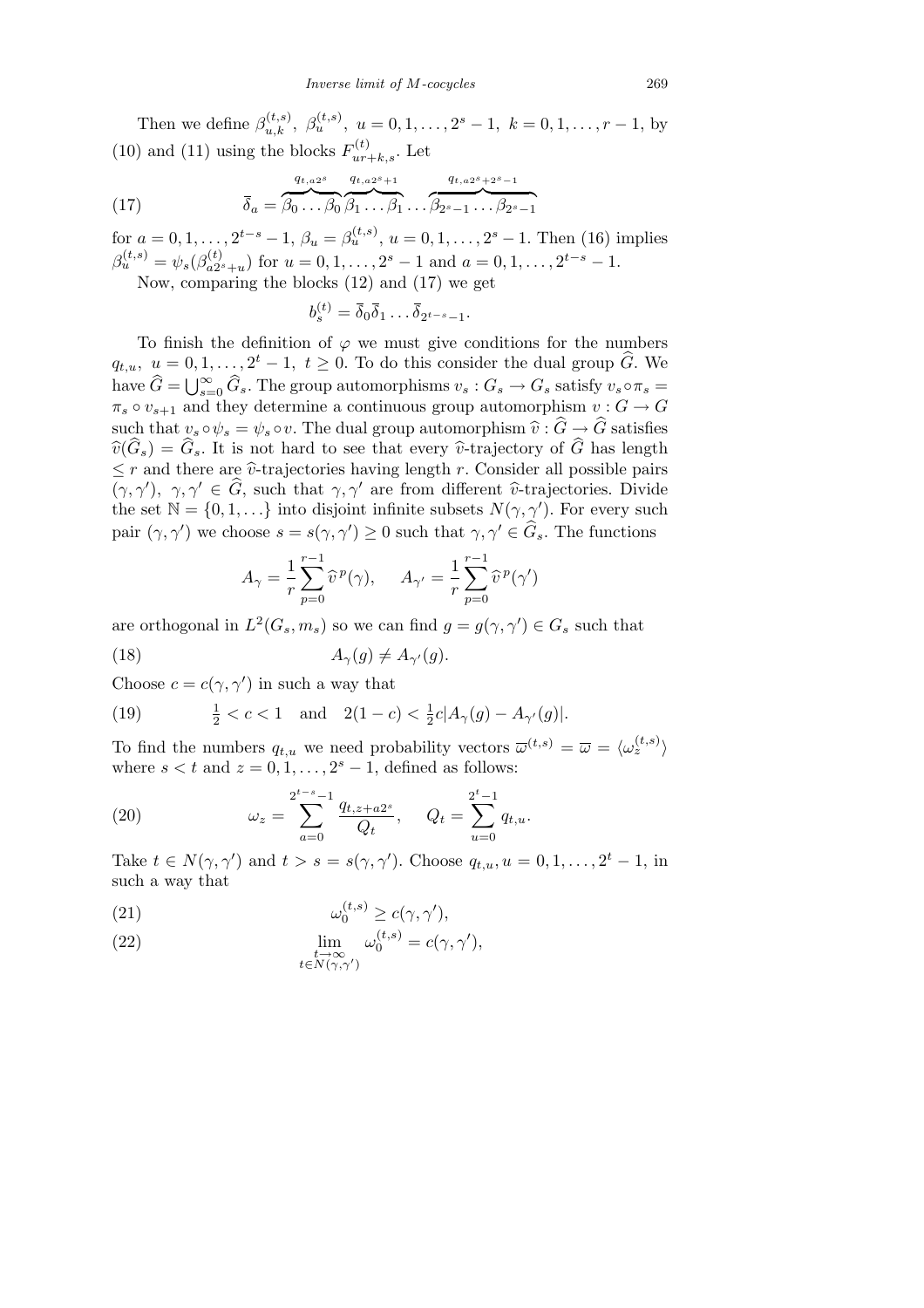$\omega_z^{(t,s)} = \omega_{z'}^{(t,s)}$ (23)  $\omega_z^{(t,s)} = \omega_{z'}^{(t,s)} \text{ for } z, z' = 1, \dots, 2^s - 1.$ 

If  $t \in N(\gamma, \gamma')$  and  $t \leq s(\gamma, \gamma')$  then we pick  $q_{t,u}$  satisfying (23) for every  $z, z' = 0, 1, \ldots, 2^s - 1.$ 

**4.3.** *Propositions.* In the sequel let  $T_{\varphi}$  be the group extension of  $T$  defined by the cocycle  $\varphi$  described in 4.1 and 4.2.

PROPOSITION 3.  $T_{\varphi}$  *is ergodic and*  $\varphi$  *is continuous.* 

P r o o f. Take  $\gamma \in \widehat{G}_s$  and assume that

$$
f(Tx)/f(x) = \gamma(\varphi_s(x))
$$

for a.e.  $x \in X$ , where  $f: X \to S^1$  is a measurable function (see (2)). Using the same arguments as in [FeKwMa] we get

(24) 
$$
\gamma(\varphi_s^{(p_t)}(x)) \stackrel{t}{\rightarrow} 1
$$

in measure. The definition of  $b_s^{(t)}$ , (4), (19) and (21)–(23) imply that  $\varphi_s^{(p_t)}(x)$ is equal to  $e_0^{(s)}$  $e_{r_s}^{(s)}, \ldots, e_{r_s}^{(s)}$  $r_s^{(s)}$  on a set  $E_t$  ⊂ *X* with  $\mu(E_t) \to 1$ .

Moreover, if

$$
E_{t,i} = \{x \in E_t : \varphi^{(p_t)}(x) = e_i^{(s)}\}, \quad i = 0, 1, \dots, r_s - 1,
$$

then

$$
\mu(E_{t,i}) \geq \frac{1}{2}c(\gamma, \gamma')
$$

if  $t \in N(\gamma, \gamma')$  and  $\gamma'$  comes from a different  $\hat{v}$ -trajectory than  $\gamma$ . It is obvious that the last inequality and (24) imply  $\gamma = 1$ . Thus  $T_{\varphi_s}$  is ergodic and then  $T_{\varphi}$  is ergodic because  $T_{\varphi} = \varprojlim_{\epsilon} T_{\varphi_s}.$ 

To show the continuity of  $\varphi$  we must prove that the only eigenvalues of *T*<sup> $\varphi$ </sup> are *p*<sup>*t*</sup>-roots of unity. Let *F*(*x, g*) be an eigenfunction with eigenvalue *λ*. We have

$$
F(x,g) = \sum_{\gamma \in \widehat{G}} f_{\gamma}(x)\gamma(g),
$$

where  $f_{\gamma} \in L^2(X, \mu)$ . Then  $f_{\gamma}(Tx)\gamma(\varphi(x)) = \lambda f_{\gamma}(x)$  for all  $\gamma \in \widehat{G}$  and a.e.  $x \in X$ . Using again the same arguments as in [FeKwMa] we get

(25) 
$$
\gamma(\varphi^{(p_t)}(x))\lambda^{-p_t} \to 1
$$
 in measure

for every  $\gamma \in \widehat{G}$  such that  $f_{\gamma} \neq 0$  in  $L^2(X, \mu)$ . Then  $\gamma \in \widehat{G}_s$  for some  $s \geq 0$ so (25) can be rewritten as

$$
\gamma(\varphi_s^{(p_t)}(x))\lambda^{-p_t} \to 1.
$$

Taking again  $\gamma'$  as before and  $t \to \infty$ ,  $t \in N(\gamma, \gamma')$  we find that  $\gamma(e_i^{(s)})$  $i^{(s)}$ ) is constant for  $i = 0, 1, \ldots, r_s - 1$ . Thus  $\gamma = 1$ . This means that  $F(x, y) = f_0(x)$ and  $\lambda$  is an eigenvalue of *T*, i.e.  $\lambda$  is a  $p_t$ -root of unity. We have proved the continuity of *γ*.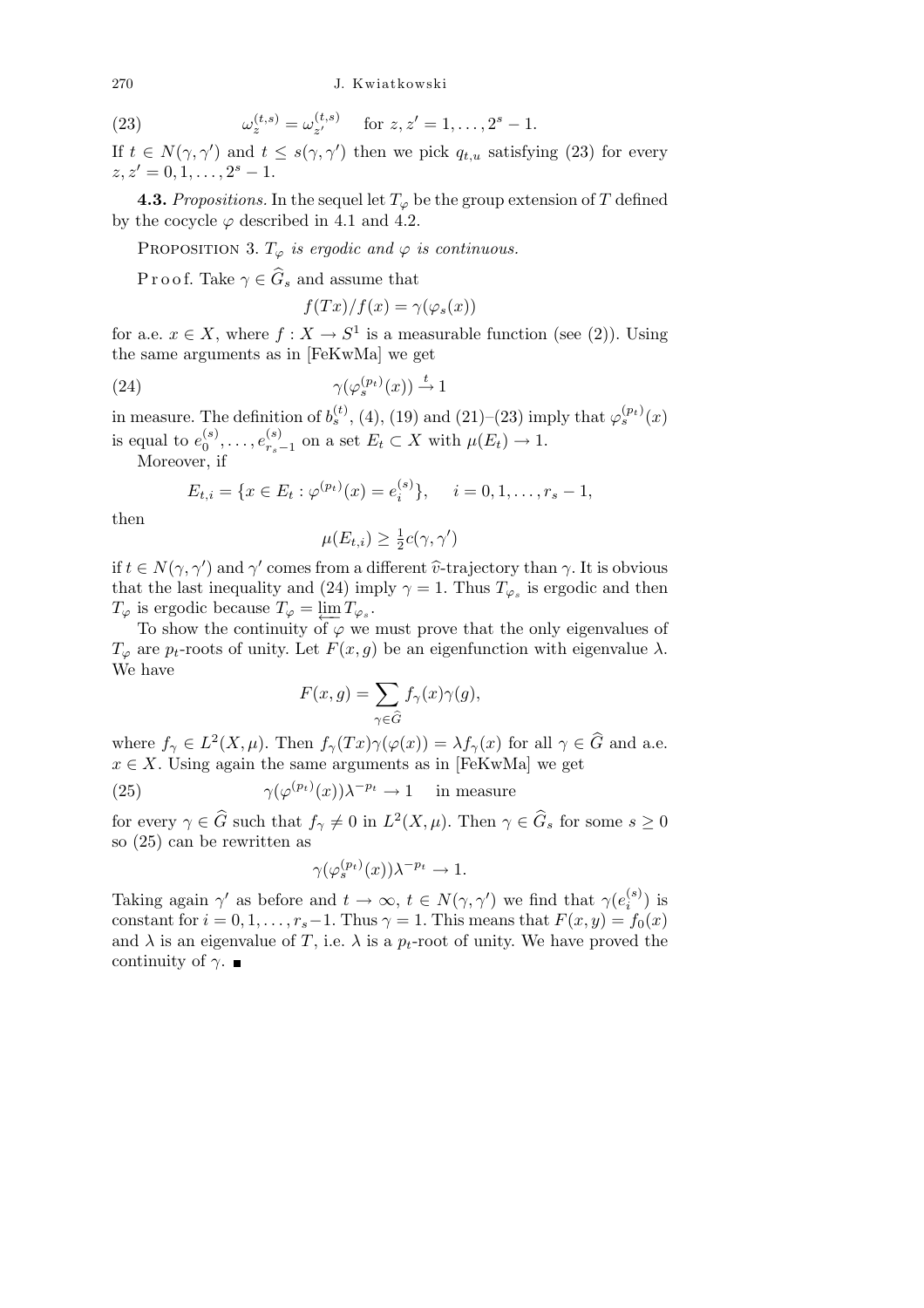PROPOSITION 4.  $m(T_{\varphi}) = r$ .

P r o o f. Let  $\mu_{\gamma}$  be the spectral measure defined in part 3.1, and  $\gamma \in \widehat{G}$ . We will show that

$$
\mu_{\gamma} \simeq \mu_{\hat{v}(\gamma)},
$$

(27)  $\mu_{\gamma} \perp \mu_{\gamma'}$  whenever  $\gamma, \gamma'$  are in different  $\hat{v}$ -trajectories.

It follows from (14) that every fragment  $\overbrace{\phantom{aaaaa}}^{a_{t},u}$  $\beta_u \beta_u \ldots \beta_u, u = 0, 1, \ldots, 2^t - 1$ , of *b*<sup>(*t*)</sup> is of the form  $\beta_{u,0}v(\beta_{u,0})$ *. . . v*<sup>*r*</sup><sup>*(*</sup> $(\beta_{u,0})$ *, r*<sup>*'*</sup> = *rq<sub>t,u</sub>* − 1. Thus

*qt,u*

$$
(28) \qquad \overline{d}(b^{(t)}[l_t^{r_t} - 1, \lambda_t - 1], v(b^{(t)})[0, \lambda_t - l_t^{r_t} - 1]) \le \frac{2^t |\beta_{u,0}|}{|\beta_{u,0}|^r Q_t} \stackrel{(13)}{\le} \frac{1}{q_t}.
$$

Choose  $s \geq 0$  such that  $\gamma \in \widehat{G}_s$ . The inequality (28) is valid for the blocks  $b_s^{(t)}$ , because  $\psi_s \circ v = v_s \circ \psi_s$ . Thus the sequence  $(b_s^{(t)})_{t=0}^{\infty}$  satisfies the conditions (a) and (b) of Proposition 1. In this manner  $(26)$  is proved.

Now we prove (27). Suppose  $\gamma$ ,  $\gamma'$  do not belong to the same  $\hat{v}$ -trajectory. Let  $\gamma, \gamma' \in \hat{G}_s$  and let  $g = g(\gamma, \gamma')$  satisfy (18). Then

$$
g = g_0 e_0^{(s)} + \ldots + g_{r_s - 1} e_{r_s - 1}^{(s)},
$$

with  $g_0, \ldots, g_{r_s-1} = 0, 1, \ldots, n-1$ . Define

$$
a_t = g_0 + g_1 l_t + \ldots + g_{r_s-1} l_t^{r_s-1}.
$$

Then

$$
\frac{a_t}{l_t^{r_t}} \le \frac{n r_s l_t^{r_s - 1}}{l_t^{r_t}} \le \frac{n r_s}{l_t} \xrightarrow{t} 0
$$

and

$$
\sum_{t=0}^{\infty} \frac{a_t}{\lambda_t} \le nr_s \sum_{t=0}^{\infty} \frac{1}{l_t Q_t} < \infty.
$$

We now show that<br> $\lim_{n \to \infty} \int \int \alpha$ 

$$
\lim_{\substack{t \in N(\gamma,\gamma') \\ t \to \infty}} \left[ \int_X \gamma(\varphi_s^{(a_t p_t)}(x)) \, \mu(dx) - \int_X \gamma'(\varphi_s^{(a_t p_t)}(x)) \, \mu(dx) \right] \neq 0.
$$

Repeating the same calculations as in [GoKwLeLi] and using (4) we get for  $t > s$ ,

(29) 
$$
\int_{X} \widetilde{\gamma}(\varphi_s^{(a_t p_t)}(x)) \mu(dx) = \underbrace{\sum_{h \in G_t} \left\{ \sum_{u=0}^{2^t - 1} \frac{q_{t,u}}{Q_t} \left[ \frac{1}{r} \sum \widehat{v}^p(\widetilde{\gamma})(\psi_s(h)) \right] o_{t,u}(\psi_s(h)) \right\}}_{I_1} + \varrho_t
$$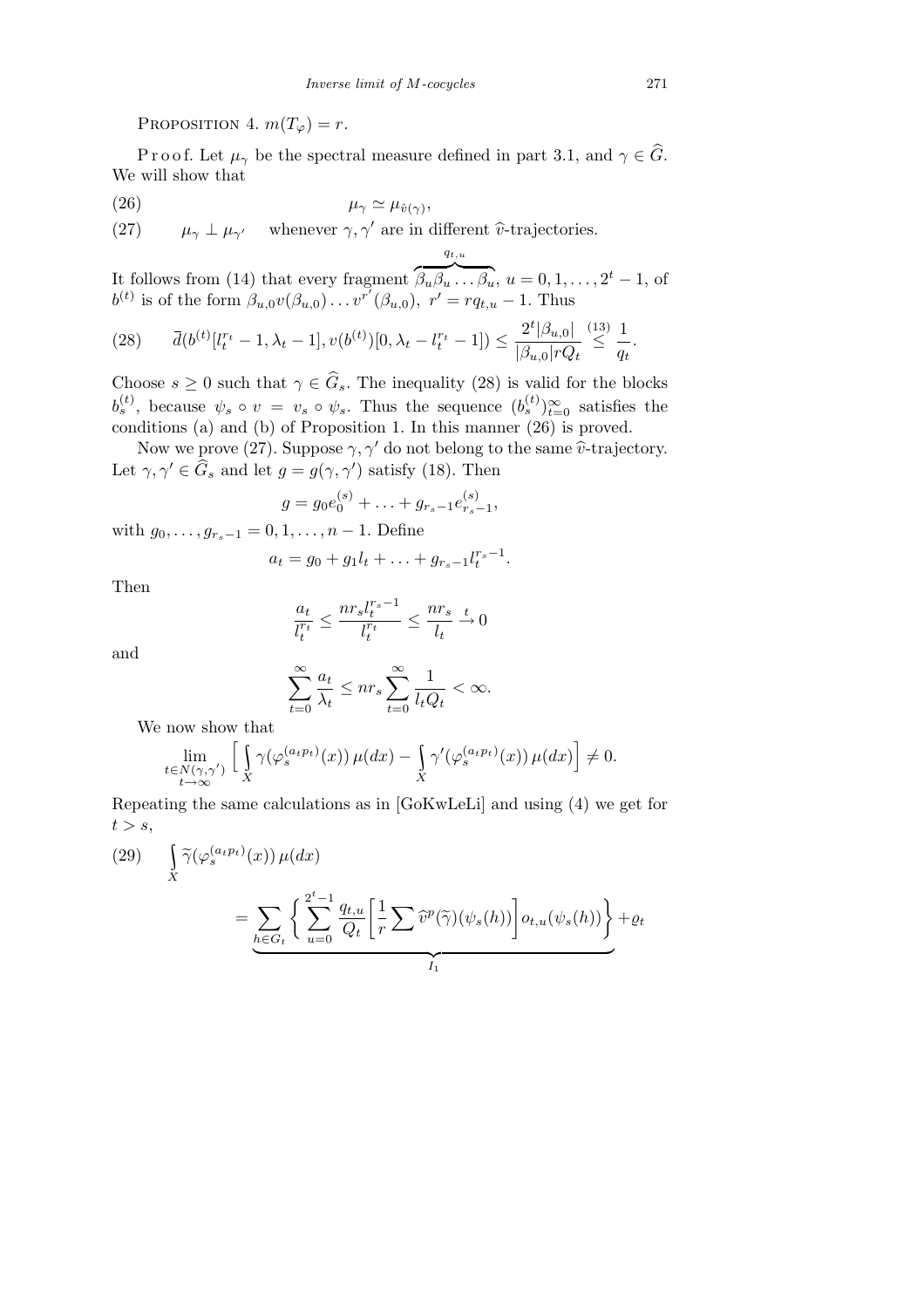where

$$
o_{t,u}(h) = \frac{1}{l_t^{r_t}} \# \{ 0 \le j \le l_t^{r_t} - a_t - 1 : \beta_{u,0}[j + a_t] - \beta_{u,0}[j] = h \},
$$
  

$$
\widetilde{\gamma} = \gamma \text{ or } \gamma', \quad \varrho_t \le \frac{a_t}{l_t^{r_t}} + \frac{2^t}{Q_t} \xrightarrow{t} 0, \quad \beta_{u,0} = \beta_{u,0}^{(t,s)}.
$$

But  $o_{t,u}(\psi_s(h)) = o_{t,\bar{u}}(\psi_s(h))$  if  $u \equiv \bar{u} \pmod{2^s}$ . Thus

(30) 
$$
I_1 = \sum_{g \in G_s} \left[ \frac{1}{r} \sum_{p=0}^{r-1} \widehat{v}^p(\widetilde{\gamma})(g) \right] \left\{ \sum_{z=0}^{2^s - 1} o_{t,z}(g) \left[ \sum_{u \equiv z} \frac{q_{t,u}}{Q_t} \right] \right\}
$$

$$
\stackrel{(20)}{=} \sum_{g \in G_s} \left[ \frac{1}{r} \sum_{p=0}^{r-1} \widehat{v}^p(\widetilde{\gamma})(g) \right] \left\{ \sum_{z=0}^{2^s - 1} o_{t,z}(g) \omega_z \right\}.
$$

Take  $j = 0, 1, \ldots, l_t^{r_t} - 1$ . We can represent it as

$$
j = j_0 + j_1 l_t + \ldots + j_{r_t-1} l_t^{r_t-1},
$$

where  $j_0, j_1, \ldots, j_{r_t-1} = 0, 1, \ldots, l_t - 1$ . Let

$$
K_t = \{0 \le j \le l_t^{r_t} - 1 : 0 \le j_0, j_1, \dots, j_{r_t-1} \le l_t - n - 1\}.
$$

We have

(31) 
$$
\frac{\#K_t}{l_t^{r_t}} \ge \left(1 - \frac{n}{l_t}\right)^{r_t}.
$$

If  $j \in K_t$  then it is easy to check that

(32) 
$$
\beta_{u,0}[j + a_t] - \beta_{u,0}[j] = g_0 e_{zr}^{(s)} + g_1 e_{zr+1}^{(s)} + \ldots + g_{r_s-1} e_{zr+r_s-1}^{(s)}
$$
  
=  $g_z^*$ ,  $z = 0, 1, \ldots, 2^s - 1$ ,  $u \equiv z \pmod{2^s}$ .

 $\sqrt{r_t}$ *.*

In particular,  $g_0^* = g(\gamma, \gamma')$ . (31) and (32) imply

(33) 
$$
o_{t,z}(g_0^*) \ge \left(1 - \frac{n}{l_t}\right)
$$

Using  $(8)$  and  $(29)$ – $(33)$  we obtain

$$
\int_{X} \widetilde{\gamma}(\varphi_s^{(a_t p_t)}(x)) \,\mu(dx) = \sum_{z=0}^{2^s - 1} \omega_z \left[ \frac{1}{\gamma} \sum \widetilde{v}^p(\widetilde{\gamma})(g_z^*) \right] + \varrho_t + \varrho'_t,
$$
\n
$$
\varrho_t \to 0, \ \varrho'_t \le 1 - \left( 1 - \frac{n}{l_t} \right)^{r_t} \xrightarrow{t} 0.
$$

Now, if  $t \in N(\gamma, \gamma')$  then (18), (19) and (21)–(23) imply

$$
\lim_{t \to \infty} \left[ \int_X \gamma(\varphi_s^{(a_t p_t)}(x)) \,\mu(dx) - \int_X \gamma'(\varphi_s^{(a_t p_t)}(x)) \,\mu(dx) \right]
$$
  
=  $c(\gamma, \gamma')[A_\gamma(g) - A_{\gamma'}(g)] + b,$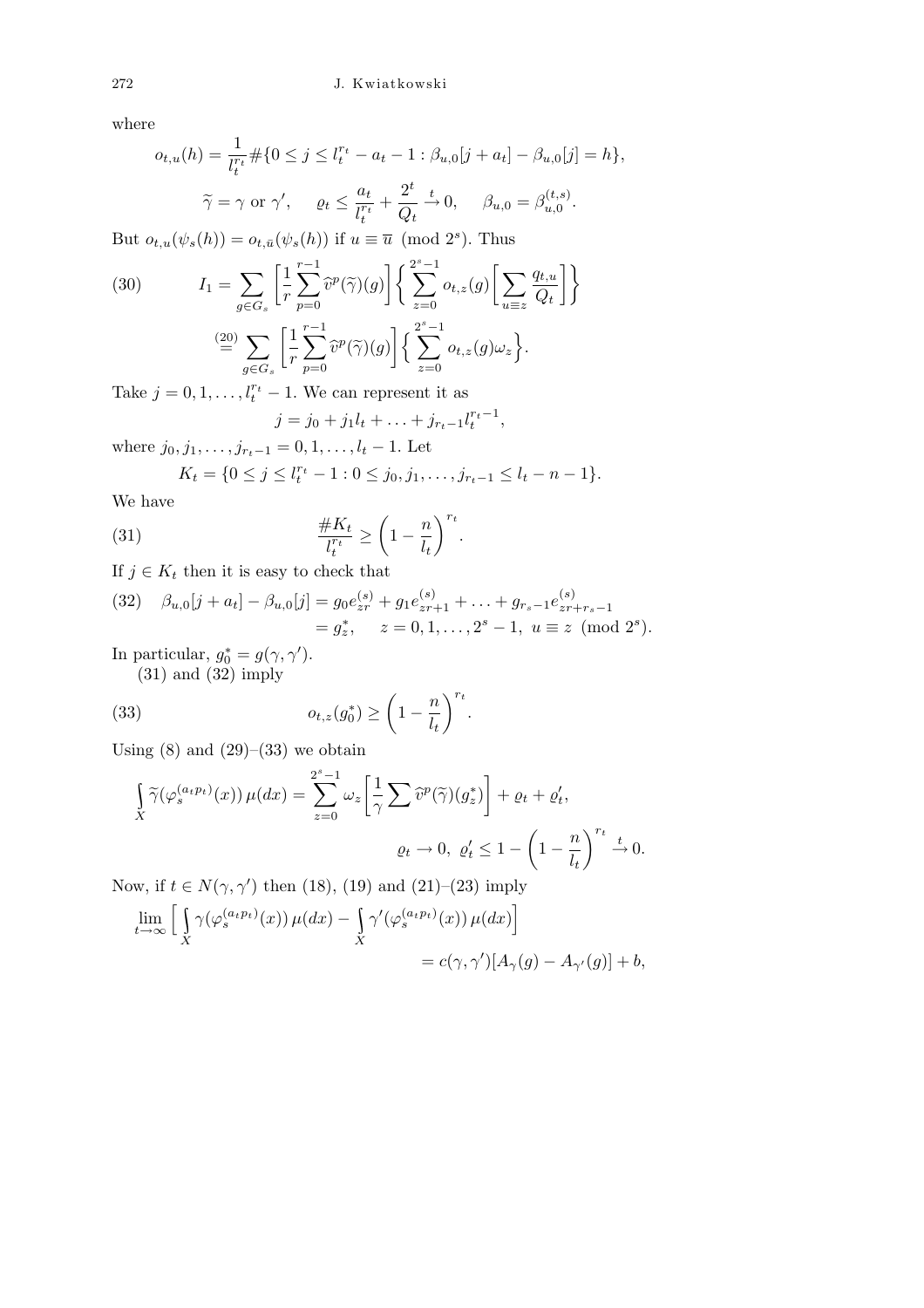and

$$
|b| \le 2(1 - c(\gamma, \gamma')) < \frac{1}{2}c|A_{\gamma}(g) - A_{\gamma'}(g)|.
$$

In this way

$$
\lim_{\substack{t \in N(\gamma,\gamma') \\ t \to \infty}} \left[ \int_X \gamma(\varphi_s^{(a_t p_t)}(x)) \, \mu(dx) - \int_X \gamma'(\varphi_s^{(a_t p_t)}(x)) \, \mu(dx) \right] \neq 0.
$$

We have shown  $\mu_{\gamma'} \perp \mu_{\gamma}$  by Proposition 2. It follows from (5) and from the simplicity of  $U_{T_{\varphi}}$  on  $L_{\gamma}$ ,  $\gamma \in \widehat{G}$ , that

$$
m(T_{\varphi}) = \max{\text{lengths of }\hat{v}\text{-trajectories of }\hat{G}\} = r.
$$

PROPOSITION 5.  $r(T_{\varphi}) = \infty$ .

P r o o f. We have  $r(T_\varphi) = \lim_{s \to \infty} r(T_{\varphi_s})$ . The blocks  $b_s^{(t)}$ ,  $t = 0, 1, \ldots$ , defining the *M*-cocycle  $\varphi_s$  over  $G_s$  have a similar structure to those investigated in [KwLa1]. Repeating the same reasoning as in [KwLa1] we get  $r(T_{\varphi_s}) = r_s$ . In this manner  $r(T_{\varphi}) = \lim_s r_s = \infty$ .

**5. Example 2.** In this part we construct an *M*-cocycle  $\varphi$  such that  $T_{\varphi}$ has the properties announced in the second part of the abstract.

To do this choose a prime number  $p > r$ , set  $G_t = \mathbb{Z}_{p^{t+1}}$ ,  $t \geq 0$ , and denote by  $\pi_t$  :  $G_{t+1} \to G_t$  the natural homomorphisms. Next, let  $\tau_t$  :  $G_t \to$  $G_{t+1}$  be defined by  $\tau_t(g) = g$ ,  $g = 0, 1, \ldots, p^{t+1} - 1$ . The groups  $G_t$ , the homomorphisms  $\pi_t$  and the mappings  $\tau_t$  satisfy the conditions described in 3.2. Take a probability vector  $\langle \omega(i) \rangle$ ,  $i = 1, \ldots, r$ , with  $\omega(i) > 0$ . Select positive integers  $\lambda_t^{(1)}$  $\lambda_t^{(1)}, \ldots, \lambda_t^{(r)}$  such that

(34) 
$$
\lambda_t^{(i)} = l_t^{(i)} p^t, \quad l_t^{(i)} \nearrow_t \infty,
$$

 $\omega_t(i) = \lambda_t^{(i)}$  $\frac{f^{(i)}}{t} / \lambda_t \xrightarrow{t} \omega(i), \quad i = 1, \ldots, r, \ \lambda_t = \lambda_t^{(1)} + \ldots + \lambda_t^{(r)}$ (35)  $\omega_t(i) = \lambda_t^{(i)}/\lambda_t \stackrel{\iota}{\rightarrow} \omega(i), \quad i = 1, \ldots, r, \lambda_t = \lambda_t^{(1)} + \ldots + \lambda_t^{(r)}.$ 

Set

$$
\beta_i^{(t)} = \beta_i = 0(i)(2i) \dots ((l-1)i), \quad l = \lambda_i^{(i)},
$$

and

$$
b^{(t)} = \beta_1^{(t)} \beta_2^{(t)} \dots \beta_r^{(t)}.
$$

The sequence  $\{b^{(t)}\}$  of blocks determines an *M*-cocycle  $\varphi$  over the group  $G = \underleftarrow{\lim} (G_t, \pi_t)$  (*G* is the group of *p*-adic integers) and *M*-cocycles  $\varphi_s$  over *G<sup>s</sup>* according to the definitions in 3.2.

PROPOSITION 6. *There exists a probability vector*  $\langle \omega(i) \rangle$ ,  $i = 1, \ldots, r$ , *with*  $\omega(1) > 1/r$ ,  $0 < \omega(i) < \omega(1)$ ,  $i = 2, ..., r$ , *such that*  $r(T_{\varphi}) = r$ ,  $F^*(T_\varphi) = \omega(1), \#C(T_\varphi)/\text{wcl}\{T_\varphi^n : n \in \mathbb{Z}\} = \infty$  and  $T_\varphi$  has simple spectrum.

Proof. It is proved in [FiKw] that for every  $s \geq 0$ ,  $T_{\varphi_s}$  is ergodic and  $r(T_{\varphi_s}) = r$ ,  $F^*(T_{\varphi_s}) = \max(\omega(1), \ldots, \omega(r)) = \omega(1)$ . Then  $r(T_{\varphi}) =$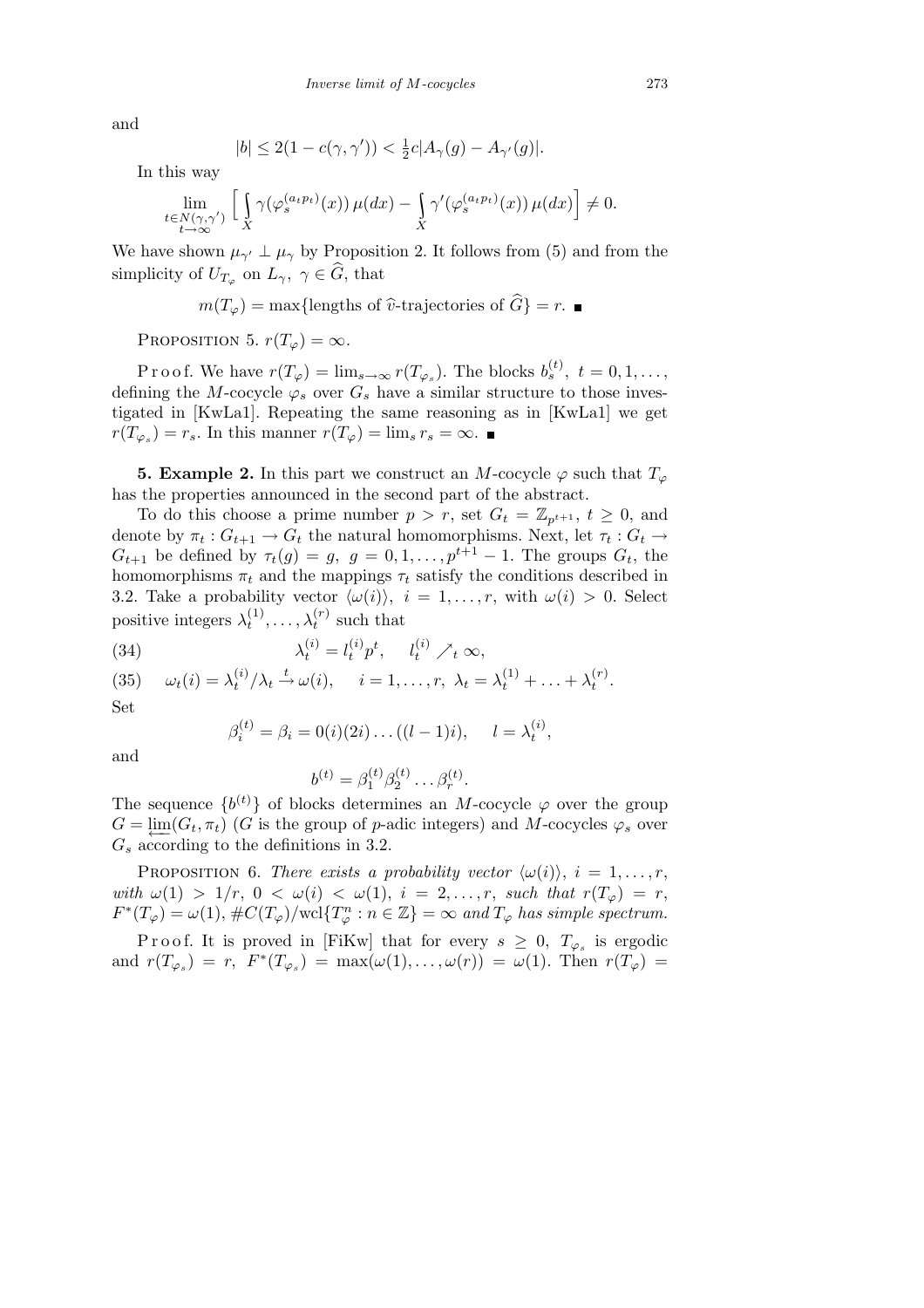$\lim_{s} r(T_{\varphi_s})$  and  $F^*(T_{\varphi}) = \lim_{s} F^*(T_{\varphi_s}) = \omega(1)$ . To prove the next properties of  $T_{\varphi}$  let us remark that the set  $\bigcup_{s=0}^{\infty} \overline{H}_s$  from 3.2 coincides with the set of all rational *p*-adic integers. For  $g \in G$  let  $\sigma_g : X \times G \to X \times G$  be defined by  $\sigma_g(x, h) = (x, g + h), h \in G$ . By this formula *G* acts as a group of measure-preserving transformations in *X* × *G*. Moreover,  $\sigma_g \in C(T_\varphi)$ .

Consider  $\sigma_g$ ,  $g \in G_s \simeq \overline{H}_s$ ,  $s \geq 0$ . We show that  $\sigma_g \notin \text{wcl}\{T_{\varphi}^n : n \in \mathbb{Z}\}.$ Assume that  $(T_{\varphi})^{u_t} \to \sigma_g$  in  $C(T_{\varphi})$ . Then  $(T_{\varphi})^{u_t} \stackrel{t}{\to} \sigma_g$  for every  $s \geq 0$ , which implies

(36) 
$$
\mu\{x \in X : \varphi_s^{(u_t)}(x) \neq g\} = \varepsilon_{t,s} \stackrel{t}{\to} 0.
$$

Fix  $s \geq 0$ . Choose  $\tau(t) = \tau$  such that  $u_t/p_{\tau} < \varepsilon_{t,s}/2$ . It follows from (3) that

$$
\varphi_s^{(u_t)}(x) = B_{\tau}[i + u_t] - B_{\tau}[i]
$$
  
if  $x \in D_i^{\tau}$ ,  $i = 0, 1, ..., p_{\tau} - u_t - 1$ . Then (36) implies  

$$
\frac{1}{p_{\tau}} \{ 0 \le i \le p_{\tau} - u_t - 1 : B_{\tau}[i + u_t] - B_{\tau}[i] = g \} \ge 1 - \varepsilon_{t,s}.
$$

On the other hand, from [FiKw] we can deduce that

$$
\frac{1}{p_{\tau}}\{0 \le i \le p_{\tau} - u - 1 : B_{\tau}[i+u] - B_{\tau}[i] \ne g\} \ge \varrho > 0
$$

whenever  $q \neq 0$  and  $0 \leq u \leq p_\tau/2$ .

In this way  $\sigma_g \notin \text{wcl}\lbrace T^n_{\varphi} : n \in \mathbb{Z} \rbrace$  for every  $g \in \mathbb{Z}$ S*<sup>∞</sup>*  $\sum_{s=0}^{\infty} G_s$ . To finish the proof it remains to select a probability vector  $\langle \omega(i) \rangle$ ,  $i = 1, \ldots, r$ , for  $T_{\varphi}$ to have simple spectrum. It follows from [KwSi] that if the numbers  $\omega(i)$ satisfy the condition

(37) 
$$
\sum_{i=1}^{r} [\gamma(i) - \gamma'(i)] \omega(i) \neq 0
$$

whenever  $\gamma \neq \gamma'$ ,  $\gamma, \gamma' \in \widehat{G}_s$  then  $T_{\varphi_s}$  has simple spectrum.

Fix  $\omega(1)$  with  $1/r < \omega(1) < 1$ . If  $r = 2$  then  $F^*(T_{\varphi}) > 1/2$  and it is known [Fe2] that  $T_{\varphi}$  has simple spectrum.

Let  $r \geq 3$ . Consider the set

$$
\Delta = \Big\{ (\omega(2), \ldots, \omega(r)) \in \mathbb{R}^{r-2} : 0 \leq \omega(i) \leq \omega(1), \sum_{i=2}^r \omega(i) = 1 - \omega(1) \Big\}.
$$

For distinct  $\gamma, \gamma' \in \hat{G} = \bigcup_{s=0}^{\infty} \hat{G}_s$  we have an  $(r-3)$ -dimensional plane  $D(\gamma, \gamma')$  in  $\mathbb{R}^{r-2}$  described by

$$
D(\gamma, \gamma') = \Big\{ (\omega(2), \dots, \omega(r)) : \sum_{i=2}^r [\gamma(i) - \gamma'(i)] \omega(i) = [\gamma'(1) - \gamma(1)] \omega(1) \Big\}.
$$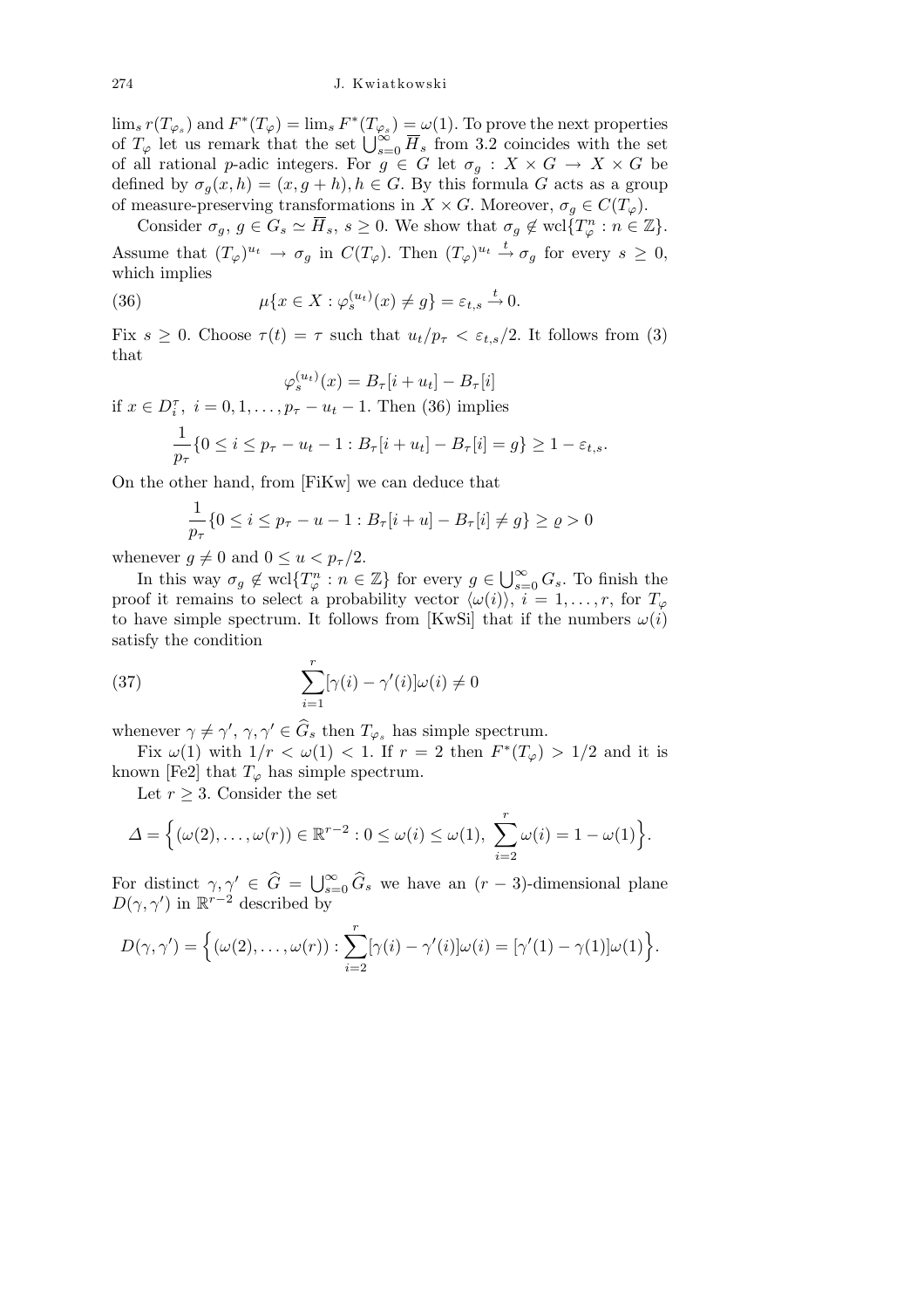The set  $\Delta_0 =$  $\bigcup_{\gamma \neq \gamma'} D(\gamma, \gamma')$  has Lebesgue measure 0 (in  $\mathbb{R}^{r-2}$ ) so that we can find  $\langle \omega(i) \rangle \in \Delta - \Delta_0$ ,  $i = 2, \ldots, r$ . Then the condition (37) is satisfied and  $T_{\varphi_s}$  has simple spectrum for  $s \geq 0$ . But  $m(T_{\varphi}) = \sup_s m(T_{\varphi_s}) = 1$ .

The proposition is proved.  $\blacksquare$ 

## **References**

- [Ch] R. V. Chacon, A geometric construction of measure preserving transfor*mations*, in: Proc. Fifth Berkeley Symposium on Mathematical Statistics and Probability, Vol. II, Part 2, Univ. of California Press, 1965, 335–360.
- [Fe1] S. Ferenczi, *Systèmes localement de rang un*, Ann. Inst. H. Poincaré Probab. Statist. 20 (1984), 35–51.
- [Fe2] —, *Systems of finite rank*, Colloq. Math. 73 (1997), 35–65.
- [FeKw] S. Ferenczi and J. Kwi at kowski, *Rank and spectral multiplicity*, Studia Math. 102 (1992), 121–144.
- [FeKwMa] S. Ferenczi, J. Kwiatkowski and C. Mauduit, *A density theorem for* (*multiplicity*, *rank*) *pairs*, J. Anal. Math. 65 (1995), 45–75.
	- [FiKw] I. Filipowicz and J. Kwiatkowski, *Rank*, *covering number and simple spectrum*, ibid. 66 (1995), 185–215.
- [GoKwLeLi] G. R. Goodson, J. Kwiatkowski, M. Lemańczyk and P. Liardet, On *the multiplicity function of ergodic group extensions of rotations*, Studia Math. 102 (1992), 157–174.
	- [GoLe] G. R. Goodson and M. Lemanczyk, On the rank of a class of bijective *substitutions*, ibid. 96 (1990), 219–230.
		- [dJ] A. del Junco, A transformation with simple spectrum which is not rank *one*, Canad. J. Math. 29 (1977), 655–663.
	- [Kin] J. King, *The commutant is the weak closure of the powers*, *for rank* 1 *transformations*, Ergodic Theory Dynam. Systems 6 (1986), 363–385.
	- [KwLa1] J. Kwi at kowski and Y. Lacroix, *Multiplicity rank pairs*, J. Anal. Math., to appear.
	- [KwLa2] —, —, *Finite rank transformations and weak closure theorem*, preprint.
	- [KwRo] J. Kwiatkowski and T. Rojek, A method of solving a cocycle functional *equation and applications*, Studia Math. 99 (1991), 69–86.
	- [KwSi] J. Kwiatkowski and A. Sikorski, *Spectral properties of G-symbolic Morse shifts*, Bull. Soc. Math. France 115 (1987), 19–33.
		- [M1] M. Mentzen, *Some examples of automorphisms with rank r* and simple *spectrum*, Bull. Polish Acad. Sci. Math. 35 (1987), 417–424.
		- $[M2] \quad -$ , thesis, preprint no. 2/89, Nicholas Copernicus University, Toruń, 1989.
		- [Pa] W. Parry, *Compact abelian group extensions of discrete dynamical systems*, Z. Wahrsch. Verw. Gebiete 13 (1969), 95–113.
		- [R1] E. A. Robinson, *Ergodic measure preserving transformations with arbitrary finite spectral multiplicities*, Invent. Math. 72 (1983), 299–314.
		- [R2] —, *Mixing and spectral multiplicity*, Ergodic Theory Dynam. Systems 5 (1985), 617–624.